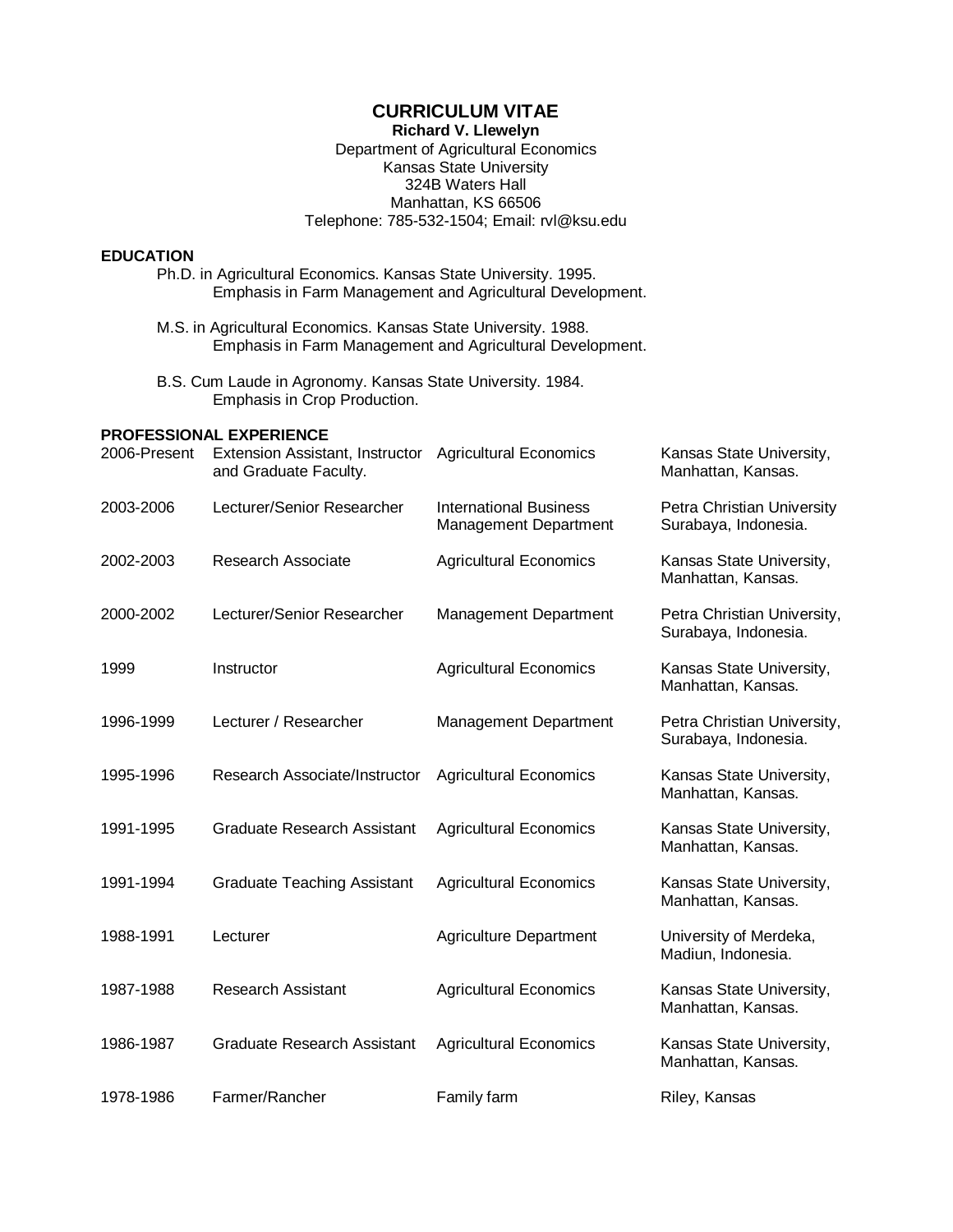#### **AWARDS and HONORARY POSITIONS**

K-State Research and Extension Outstanding Program Focus Team Award. 2017. Snyder Award – Outstanding Alumni. Kansas State Chapter of FarmHouse Fraternity. 2016. K-State Research and Extension 10 Year Award. 2016. WAEA Extension Project Award: OSU-KSU Farm Bill Decision Tool and Educational Program. 2015. K-State Research and Extension Team Award: Farm Bill Education. 2015. K-State Research and Extension Builder Award. 2012. Graduate Faculty, Full Member, Kansas State University Graduate School, 2012. AAEA Outstanding Electronic Media Education. AgManager.info Team Award, Team Leader. 2010. Graduate Faculty, Associate Member, Kansas State University Graduate School, 2009. Instructor of the Year Award, Economics Faculty. Petra Christian University. 2004. Excellence in Research Award, Indonesian Economics Association (ISEI), June, 2002. Exemplary Faculty Award, Management Students Organization, Petra Christian University, 2001 Exemplary Faculty Award, Management Students Organization, Petra Christian University, 2000 Gamma Sigma Delta Outstanding Ph.D. Student Award, Kansas State University, 1996. Gamma Sigma Delta Honorary. Kansas State University. Inducted 1983. Phi Kappa Phi Honorary. Kansas State University. Inducted 1981.

## **PRINCIPLE RESEARCH INTEREST AREAS**

Crop Production and Cropping Systems Farm Management and Risk Food Market Integration International Agricultural Development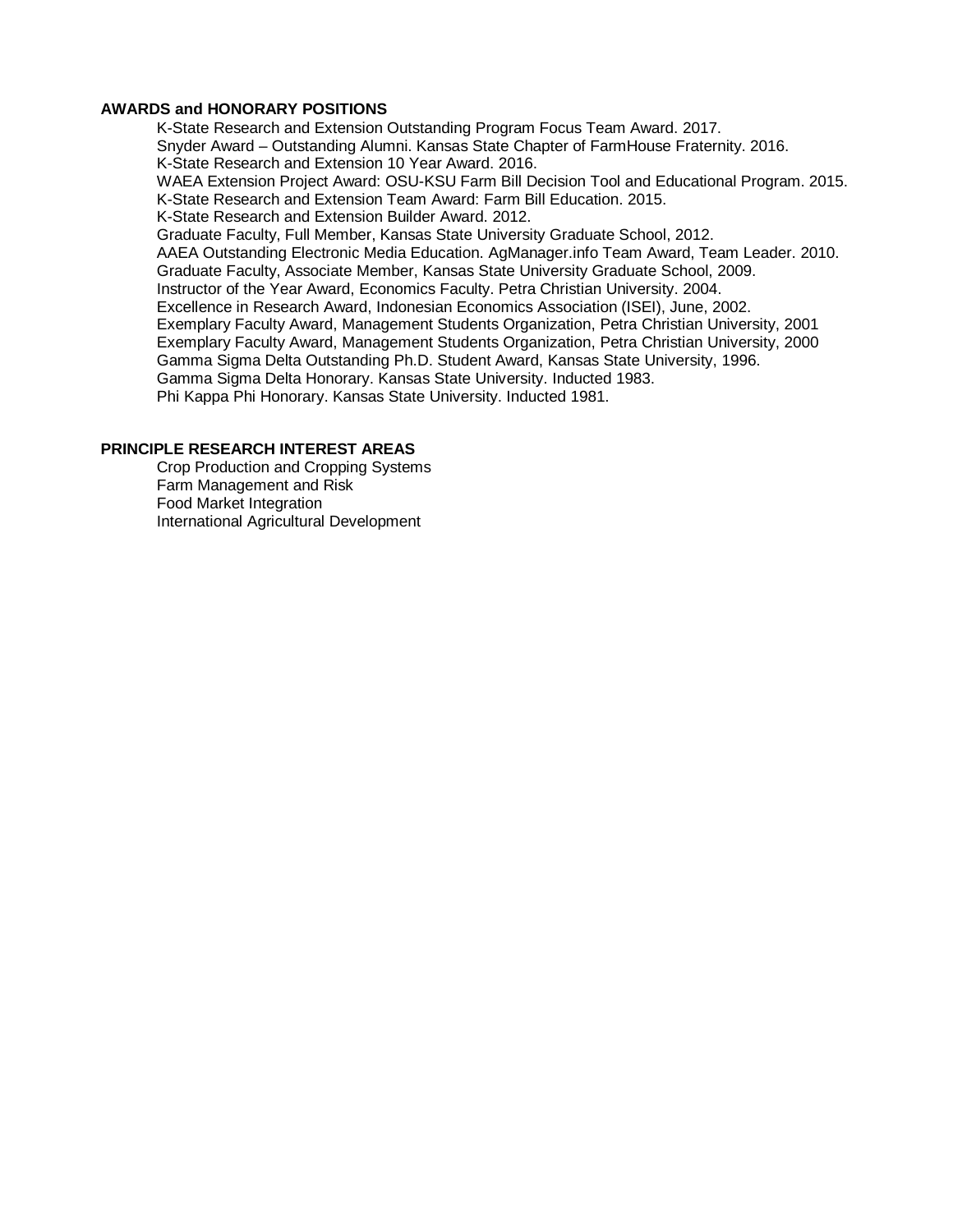### **EXTENSION EXPERIENCE**

| Manage the AgManager website (www.AgManager.info) (2006-2019)                            | <b>Kansas State University</b> |
|------------------------------------------------------------------------------------------|--------------------------------|
| Manage transition of AgManager.info website to CMS system (2016)                         | <b>Kansas State University</b> |
| Manage the Risk and Profit annual conference (2006-2019)                                 | <b>Kansas State University</b> |
| Manage the K-State Ag Lenders annual conferences (2006-2019)                             | Kansas State University        |
| Manage the Kansas Crop Insurance Workshop (2006-2019)                                    | <b>Kansas State University</b> |
| Manage the Kansas Income Tax Institute (2006-2019)                                       | <b>Kansas State University</b> |
| Manage the 2018 Farm Bill Meetings (2018-2019)                                           | <b>Kansas State University</b> |
| Manage Farm Land Values and Financial Series Webinars (2016-2019)                        | <b>Kansas State University</b> |
| Manage the Ag Profitability conferences (2006-2016)                                      | Kansas State University        |
| Assist with Farming for the Future program (2017-2018)                                   | <b>Kansas State University</b> |
| Assist with Top 10 Financial program (2016-2017)                                         | <b>Kansas State University</b> |
| Manage PFT Webinars (2010-2016)                                                          | <b>Kansas State University</b> |
| Manage Lease workshops (2010-2016, 2019)                                                 | <b>Kansas State University</b> |
| Manage Excel workshops (2011-2019)                                                       | <b>Kansas State University</b> |
| Manage RAM II workshops (2010-2018)                                                      | <b>Kansas State University</b> |
| Manage Crop Insurance Webinars (2011-2016)                                               | <b>Kansas State University</b> |
| Manage 2014 Farm Bill Meetings and Webinars (2014-2015)                                  | Kansas State University        |
| Assist with MAST program (2011-2014)                                                     | <b>Kansas State University</b> |
| Manage Extension Outlook Conference (2013)                                               | <b>Kansas State University</b> |
| Assist with NAFBAS Farm Management Conference, Kansas City, 2013 Kansas State University |                                |
| Manage SURE and ACRE Webinars (2009-2010)                                                | <b>Kansas State University</b> |
| Manage the "Keeping the Family Farming" conferences (2008-2010)                          | <b>Kansas State University</b> |
| Manage RAM Workshops (2008-2009)                                                         | <b>Kansas State University</b> |
| Manage the AGR-Lite Workshops (2008)                                                     | <b>Kansas State University</b> |
| Manage the Cattle Risk Management workshops (2007-2008)                                  | <b>Kansas State University</b> |
|                                                                                          |                                |

Extension Presentations and Workshops:

| Year         | <b>Number of</b><br><b>Presentations</b> | <b>Participants</b> |  |
|--------------|------------------------------------------|---------------------|--|
| 2019         |                                          | 210                 |  |
| 2018         | 4                                        | 116                 |  |
| 2017         | 10                                       | 173                 |  |
| 2016         | 11                                       | 286                 |  |
| 2015         | 3                                        | 33                  |  |
| 2014         | 5                                        | 80                  |  |
| 2013         | 7                                        | 131                 |  |
| 2012         | 13                                       | 323                 |  |
| 2011         | 10                                       | 315                 |  |
| 2010         | 6                                        | 206                 |  |
| 2009         | 7                                        | 287                 |  |
| 2008         | 3                                        | 74                  |  |
| 2007         | 2                                        | 39                  |  |
| <b>TOTAL</b> | 88                                       | 2,273               |  |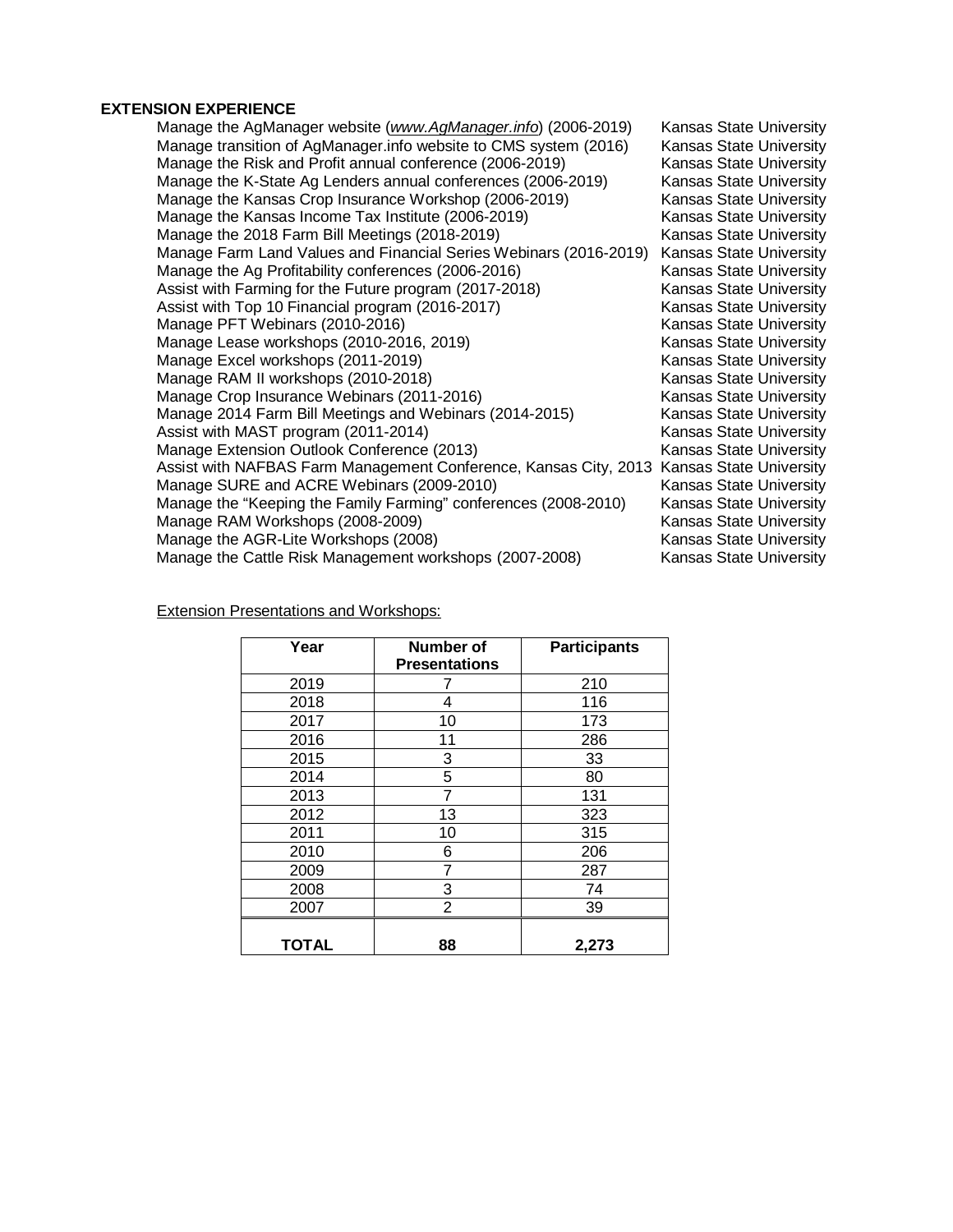#### **TEACHING EXPERIENCE**

Classes Taught:

Price Analysis & Forecasting: AGEC 605 (5 semesters, 2011, 2016-19) Kansas State University Indonesian Economic Policy (1 semester, 2006)<br>
Research Methods in Business (1 semester, 2006)<br>
Petra Christian University Research Methods in Business (1 semester, 2006) Social Aspects in Economics (2 semesters, 2005-2006) Petra Christian University Managerial Economics (2 semesters, 2005-2006)<br>Business Statistics (5 semesters, 2002-2005)<br>Petra Christian University Business Statistics (5 semesters, 2002-2005) Macroeconomic Theory for Business (6 semesters, 2000-2006) Petra Christian University<br>Quantitative Analysis (6 semesters, 2000-2006) Petra Christian University Quantitative Analysis (6 semesters, 2000-2006) Microeconomic Theory for Business (6 semesters, 2000-2006) Petra Christian University Professional Ethics (Team) (2 semesters, 2000-2001) Petra Christian University International Business Management (Team) (3 semesters, 2000-2003) Agribusiness Management (AGEC 318): 1 Semester, 1999 Kansas State University International Economics (9 semesters, 1998-2004)<br>
Intermediate Economic Theory (6 semesters, 1998-2004) Petra Christian University Intermediate Economic Theory (6 semesters, 1998-2004) Introduction to Macroeconomic Theory (2 semesters, 1996-1998) Petra Christian University Introduction to Microeconomic Theory (2 semesters, 1997-1998) Petra Christian University Computer Applications in Agricultural Economics (1 semester, 1995) Kansas State University<br>Computer Applications Laboratory (5 semesters, 1991-1994) Kansas State University Computer Applications Laboratory (5 semesters, 1991-1994) Fundamentals of Microcomputer Applications (1 semesters, 1989) Universitas Merdeka

#### Guest Lectures:

International Agriculture: GENAG690 (2013, 2015, 2018, 2019) Kansas State University<br>Commodity Futures: AGEC 420 (2019) Kansas State University Commodity Futures: AGEC 420 (2019) Global Food and Agricultural Systems: AGEC 315 (2012, 2015) Kansas State University Decision Tools for Ag Economics: AGEC 115 (2 lectures, 2013) Kansas State University<br>Production Economics (2 lectures, 2010) Kansas State University Production Economics (2 lectures, 2010) Introduction to Agricultural Economics (3 lectures, 2009) Kansas State University Commodity Futures (2 lectures, 2008) Commodity Futures (2 lectures, 2008)

| STUDENT EVALUATIONS OF COURSES TAUGHT: Kansas State University |  |  |  |
|----------------------------------------------------------------|--|--|--|
|----------------------------------------------------------------|--|--|--|

|                 |                 |                           | <b>Student Ratings*</b>  |                                              |                                         |                                                   |
|-----------------|-----------------|---------------------------|--------------------------|----------------------------------------------|-----------------------------------------|---------------------------------------------------|
| <b>Course</b>   | <b>Semester</b> | No. of<br><b>Students</b> | Overall<br>effectiveness | <b>Establishing</b><br>a learning<br>climate | <b>Facilitating</b><br>student learning | <b>Willingness to</b><br>help outside of<br>class |
| <b>AGEC 605</b> | S <sub>19</sub> | 34                        | 4.5                      | 4.6                                          | 4.4                                     | 4.7                                               |
| <b>AGEC 605</b> | S <sub>18</sub> | 44                        | 4.5                      | 4.7                                          | 4.6                                     | 4.8                                               |
| AGEC 605        | S <sub>17</sub> | 34                        | 4.1                      | 4.5                                          | 4.4                                     | 4.6                                               |
| <b>AGEC 605</b> | S <sub>16</sub> | 36                        | 4.4                      | 4.6                                          | 4.5                                     | 4.8                                               |
| <b>AGEC 605</b> | S <sub>11</sub> | 27                        | 4.3                      | 4.6                                          | 4.3                                     | 4.9                                               |
| <b>AGEC 318</b> | F99             | 82                        | 3.8                      | 3.9                                          | 4.0                                     | 4.6                                               |
| <b>AGEC 490</b> | F95             | 47                        | 4.0                      | 4.1                                          | 4.2                                     | 4.6                                               |

\* Student Ratings Scores are: 1=Very Low, 2=Low, 3=Medium, 4=High, 5=Very High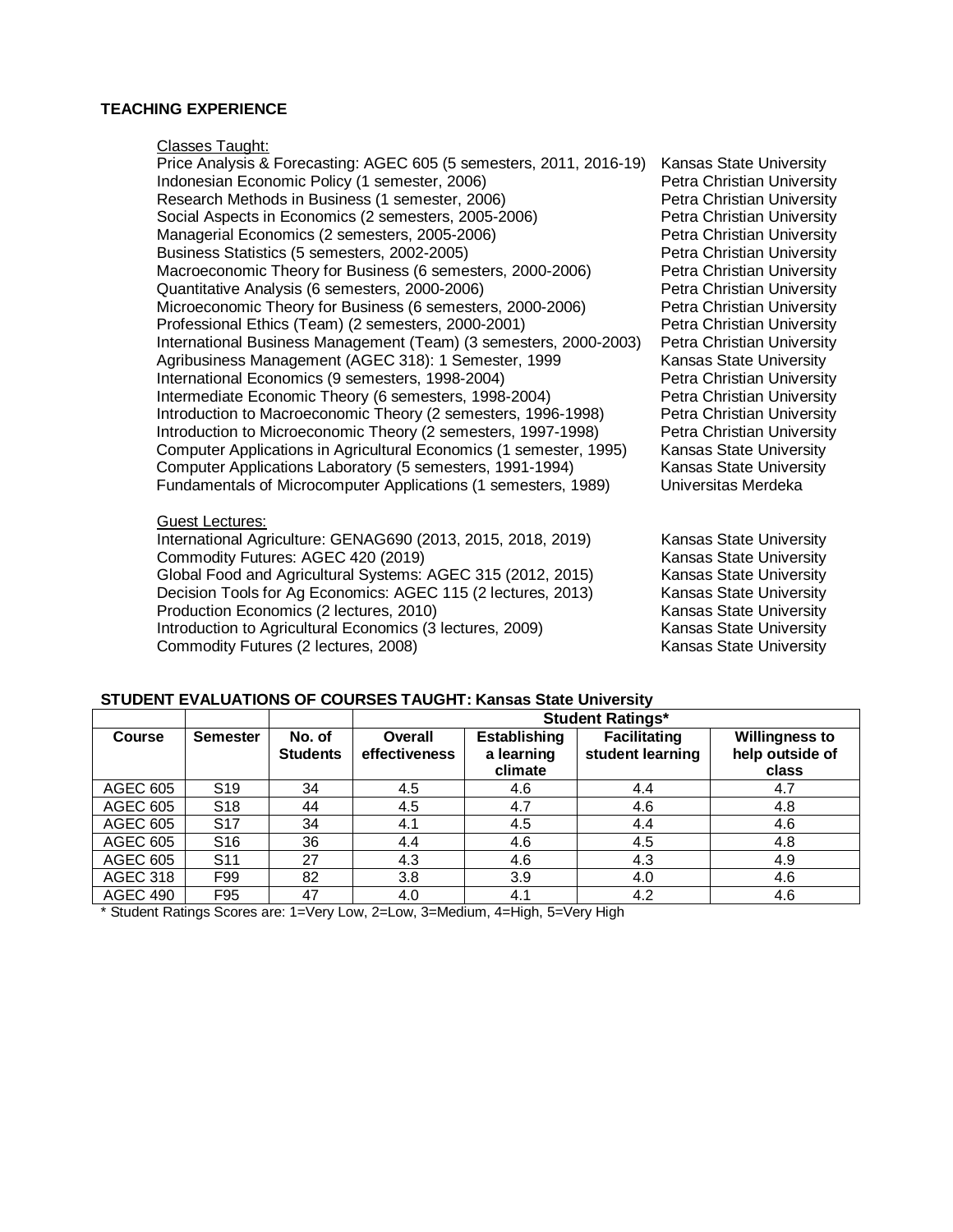#### **FUNDED GRANTS: 17 funded projects. Total funding received: \$878,702**

O'Brien, D., M. Vandeveer, R. Reid, and R. Llewelyn. 2018 "Utilizing RMA Insurance Products to Enhance Farm-level Risk Management Strategies for Kansas Producers". USDA RMA Commodity Partnership Program. Amount: \$96,625. **Funded.**

Fund, M., T. Buller, L. Jorgenson, and R. Llewelyn. 2018 "Educating Specialty Crop Growers and Agriculture Professionals for Improved Risk Management". USDA RMA Commodity Partnership Program. Amount: \$40,000. **Funded.** 

Taylor, M., A. Barnaby, R. Reid, and R. Llewelyn. 2018. "Farm Bill Risk Management Education and Decision Tool". North Central RME Center. Amount: \$49,979. **Funded.**

Taylor, M.R., R. Reid, and R.V. Llewelyn. 2017. "The Farm Financial Situation in Kansas: Technical Assistance for Producers to Navigate Difficult Times". USDA FSA Cooperative Agreement Program. Amount: \$35,000. **Funded.**

Barnaby, G.A., M.R. Taylor, and R.V. Llewelyn. 2014. "National Conference Addressing Wheat Drought Losses and Policy Issues". USDA RMA Commodity Partnership Program. Amount: \$34,801. **Funded.** 

Dhuyvetter, K., G. Tonsor, and R.V. Llewelyn. 2011." Crop Price Forecasts: Increasing Awareness of Freely Available and Valuable Resources for Risk Management Decisions by Grain and Livestock Producers". USDA RMA Commodity Partnership Program. Amount: \$64,067. **Funded.** 

Dhuyvetter, K., and R. Llewelyn. 2011. "Improving Land Leasing Skills in Kansas". North Central RME Center. Amount: \$30,220. **Funded.** 

Dhuyvetter, K. and R. Llewelyn. 2011. "Providing Access to Risk Management Tools Through Excel Training". North Central RME Center. Amount: \$46,331. **Funded.** 

Llewelyn, R.V., and K. Dhuyvetter. 2010."New Cooperation in a New Risk Era: Joint Risk-Management Education in Kansas and Nebraska". USDA RMA Commodity Partnership Small Sessions Program. Amount: \$9,997. **Funded.** 

Dhuyvetter, K., and R. Llewelyn. 2010."Improving Land Leasing Skills for Kansas Landlords and Producers". North Central RME Center. Amount: \$42,967. **Funded.**

Dhuyvetter, K., K. Schulte, M.Brouck, and R. Llewelyn. 2010. "Developing Dairy Producer Peer Groups in Kansas". North Central RME Center. Amount: \$43,742. **Funded.**

James, J., M. Ploger, D. Ladd, K. McKinnis, and R. Llewelyn. 2010. "Annie's Project in Kansas". North Central RME Center. Amount: \$26,000. **Funded.**

Barnaby, G.A., M. Woolverton, D. O'Brien, and R.V. Llewelyn. 2009. "Risk Management in a New Marketing Era in Kansas: Integrating Risk Management Tools with SURE and ACRE Programs". North Central RME Center. Amount: \$49,789. **Funded**.

Llewelyn, R.V. and K. Dhuyvetter. 2008. "Developing Web-Based Decision Tools and RSS Feeds on AgManager.info". USDA RMA Commodity Partnerships Small Sessions grant proposal. Amount: \$9,999. **Funded**.

Mintert, J.M., K. Dhuyvetter, and R.V. Llewelyn. 2007. "Cattle Risk Management in Iowa for Today's Producer". USDA-RMA Commodity Partnership Grant. Amount: \$99,869. **Funded**.

Schroeder, T.C., J.M. Mintert, D. Andresen, R.V. Llewelyn, and J. Stroade. 2007. "Developing an Accessible and Comprehensive Cattle Risk Management Information Library". USDA-RMA Commodity Partnership Grant. Amount: \$99,440. **Funded.**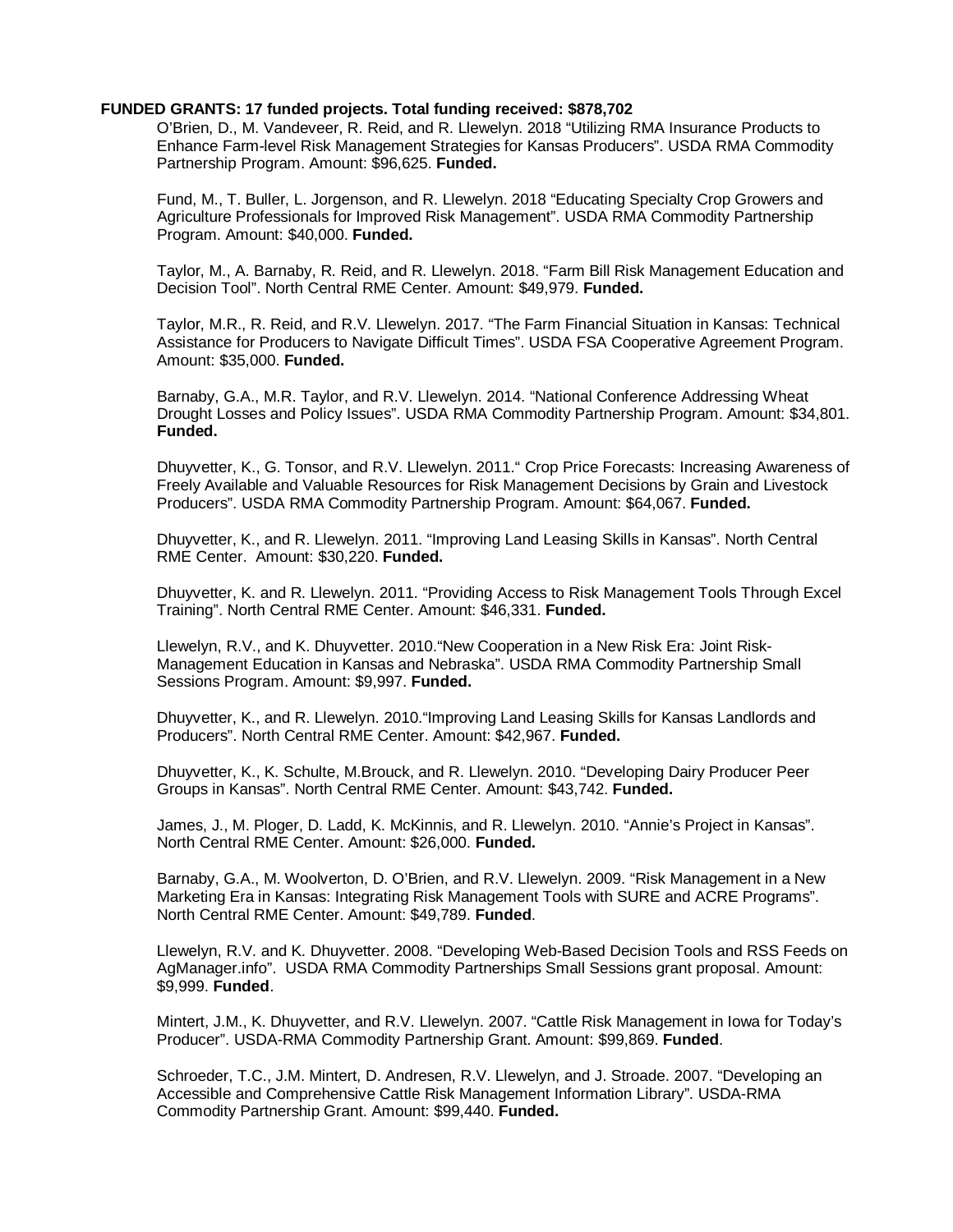Barnaby, G.A. and R.V. Llewelyn. 2007. "Combining AGR-Late with Other Tools to Manage Farm Level in Kansas and Colorado.". USDA-RMA Commodity Partnership Grant. Amount: \$99,876. **Funded.**

#### **GRANTS IN SUBMISSION**

O'Brien, D., M. Vandeveer, and R. Llewelyn. 2019. "Using Crop Insurance and Preharvest Marketing Strategies to Improve Grain Marketing Risk Management for Kansas Farmers". North Central ERME Center. Amount: \$49,999.

#### **NON-FUNDED GRANT PROPOSALS**

Llewelyn, R.V. and M.R. Taylor. 2017. "Harnessing the Power of Excel to Provide Access to Risk Management Tools: Training Trainers and Producers". USDA RMA Commodity Partnership Program. Amount: \$22,958.

Taylor, M.R., R. Reid, and R.V. Llewelyn. 2015. "Developing Equitable Pasture Leases in Kansas". USDA RMA Commodity Partnership Program. Amount: \$48,627.

Barnaby, G.A., and R.V. Llewelyn. 2013. "Risk Management in a Changing Policy Era: Integrating Crop Insurance and the New Farm Bill". USDA RMA Commodity Partnership Program. Amount: \$55,245.

Taylor, M.R., and R.V. Llewelyn. 2012. "Risk Management Education for Great Plains Producers Using Managerial Analysis and Strategic Thinking". North Central RME Center. Amount: \$42,350.

Barnaby, G.A., and R.V. Llewelyn. 2012. "Risk Management in a Changing Policy Era: Integrating Crop Insurance and the 2012 Farm Bill". USDA RMA Commodity Partnership Small Sessions Program. Amount: \$58,554.

Dhuyvetter, K., G. Tonsor, and R. Llewelyn. 2011. "Providing Business Expansion Decision Tools and Increasing Understanding of Comparative Advantages to Beef Cow-Calf and Stocker Producers in the North Central Region". North Central RME Center. Amount: \$49,289.

Dhuyvetter, K., M.Brouck, and R. Llewelyn. 2011. "Dairy Producer Peer Groups in Kansas: Onward and Upward". North Central RME Center. Amount: \$31,603.

Schroeder, T.C., K. Dhuyvetter, and R. Llewelyn.2010. "Developing Decision Tools for Organic Beef Producers". NCR-SARE. Amount: \$195,585.

Schurle, B., K. Dhuyvetter, M. Langemeier, A. Barnaby, and R. Llewelyn. 2010. "Farm Management, Finance, Marketing, Computer Training and Farm Ownership and Transition Planning for Beginning Farmers and Ranchers in Kansas". USDA NIFA Beginning Farmer Grants. Amount: \$590,826.

Schroeder, T.C., K. Dhuyvetter, and R. Llewelyn. 2010. "Organic Beef Producer Decision Tools to Enhance Profit and Manage Risk". USDA NIFA. Amount: \$513,078.

Schurle, B., K. Dhuyvetter, A. Barnaby, M. Langemeier, D. O'Brien, R. Llewelyn, L. Winsor, A. Goheen. 2009."Farm Management, Finance, Marketing, Computer Training and Farm Ownership and Transition Planning for Beginning Farmers and Ranchers in Kansas". CSREES Beginning Farmer Grants. Amount: \$747,473.

Mintert, J.M., K. Dhuyvetter, and R.V. Llewelyn. 2009. "Improving Price Risk Management & Farm Leasing Skills for Women". North Central RME Center. Amount: \$49,500.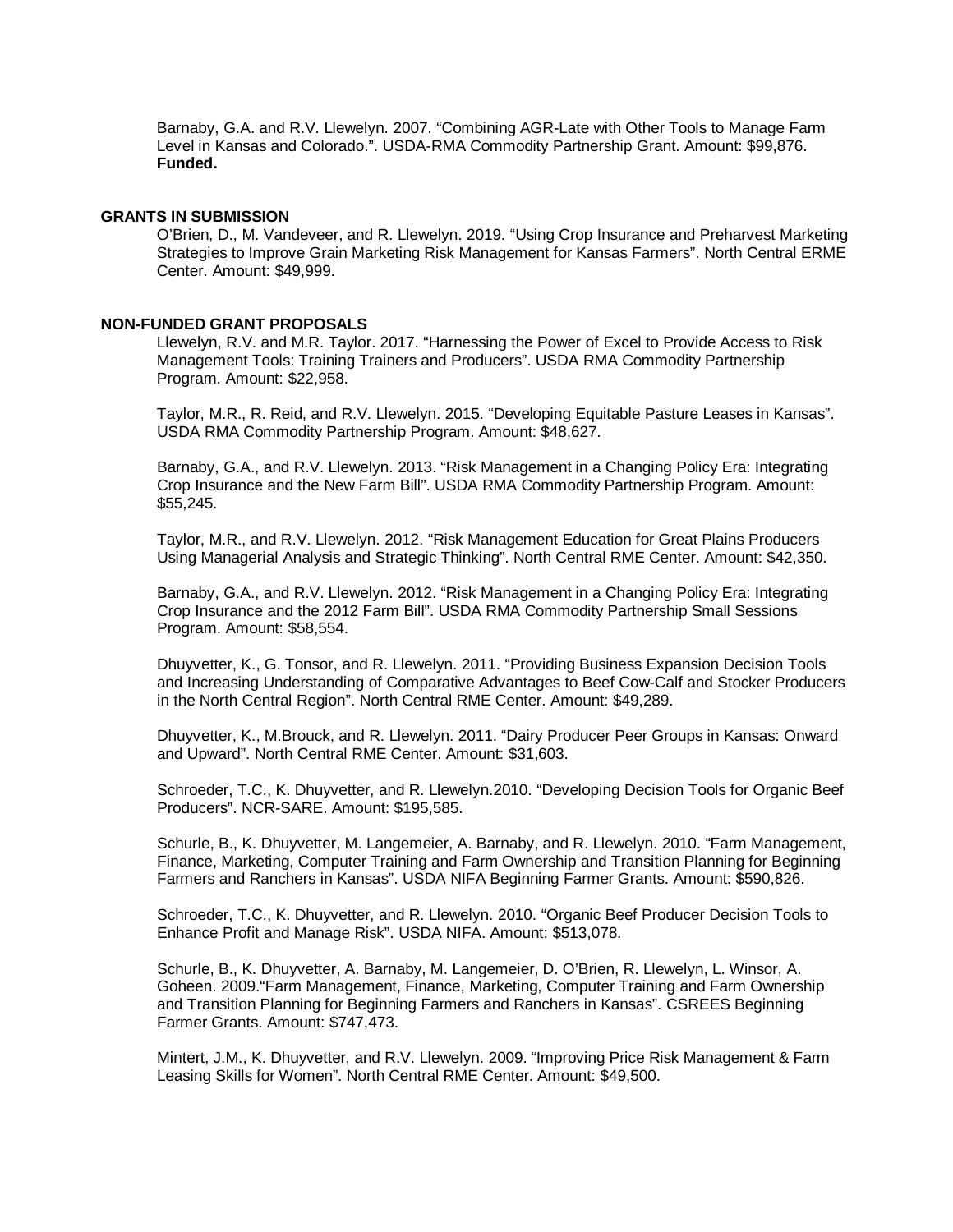Art Barnaby, Michael Woolverton, Richard Llewelyn. 2008. "Development and Recommendation of a Grain Sorghum Pricing Methodology, Institutions of Higher Learning". USDA RMA Request for Quote: RFQ No. 1406-04-08-CD-20894. Amount: \$51,168.

Barnaby, G.A., M. Woolverton, D. O'Brien, and R.V. Llewelyn. 2008. "Risk Management Workshops in a New Marketing Era in Kansas". USDA RMA Commodity Partnerships grant proposal. Amount: \$74,263.

Mintert, J.M., K. Dhuyvetter, and R.V. Llewelyn. 2008. "Cattle Risk Management in Kansas and Nebraska For Today's Producers". USDA RMA Commodity Partnerships grant proposal. Amount: \$74,608.

Llewelyn, R.V. and K. Dhuyvetter. 2008. "Development of Enhanced Web-Based Basis Tool and GIS Basis Maps on AgManager.info". USDA RMA Commodity Partnerships Small Sessions grant proposal. Amount: \$9,989.

Llewelyn, R.V. and J.Mintert. 2008. "Developing Extension Video Presentations for Delivery on AgManager.info Website". USDA RMA Commodity Partnerships Small Sessions grant proposal. Amount: \$9,984.

Llewelyn, R.V. and J.Mintert. 2008."Improved Content Management on AgManager.info". USDA RMA Commodity Partnerships Small Sessions grant proposal. Amount: \$9,984.

Llewelyn, R.V. and J.Mintert. 2007. "Updating and Increasing Functionality for AgManager.info". North Central RME Center. Amount: \$47,269.

#### **REFEREED JOURNAL PUBLICATIONS (27)**

- Williams, J., J. Brammer, R. Llewelyn, and J. Bergtold. "An Economic Analysis of Harvesting Biomass from Sorghums and Corn". *Journal of the American Society of Farm Managers and Rural Appraisers*. June, 2016: 79(1): 89-101.
- Williams, J., J. Brammer, R. Llewelyn, and J. Bergtold. "Producing and Harvesting Perennial Grasses for Cellulosic Biomass versus Alfalfa in Northeast Kansas". *Western Economic Forum*. Spring, 2015: (XIV):22-31.
- Williams, J.R., A.T. Saffert, G.A. Barnaby, R.V. Llewelyn, M.R. Langemeier. "A Risk Analysis of Adjusted Gross Revenue-Lite Insurance on Beef Farms". *Journal of Agricultural and Applied Economics*. May, 2014: 46(2): 227-244.
- Williams, J.R., M.J. Pachta, K.L. Roozeboom, R.V. Llewelyn, M. M. Claassen, and J. S. Bergtold. "Risk Analysis of Tillage and Crop Rotation Alternatives with Winter Wheat." *Journal of Agricultural and Applied Economics*. November, 2012: 44(4): 561-576.
- Williams, J.R., M.J. Pachta, M. Claassen, K. Roozeboom, R.V. Llewelyn. "Wheat Stubble: To Burn or Not to Burn: An Economic Analysis". *Western Economic Forum*. Spring, 2011(X):32-42.
- Newsom, C., K.C. Dhuyvetter, R.V. Llewelyn, and D. Blasi. "Castration and Morbidity and Their Effects on Performance, Carcass Quality, and Price Differentials For Bulls and Steers"*. Professional Animal Scientist*. February, 2011: (27):19-28.
- Williams, J.R., R.V. Llewelyn, D.L. Pendell, A. Schlegel, and T. Dumler. "An Economic Analysis Of CRP Versus Wheat-Sorghum-Fallow in a Semi-Arid Region". *Agronomy Journal*. Mar-Apr, 2010(102):612- 622.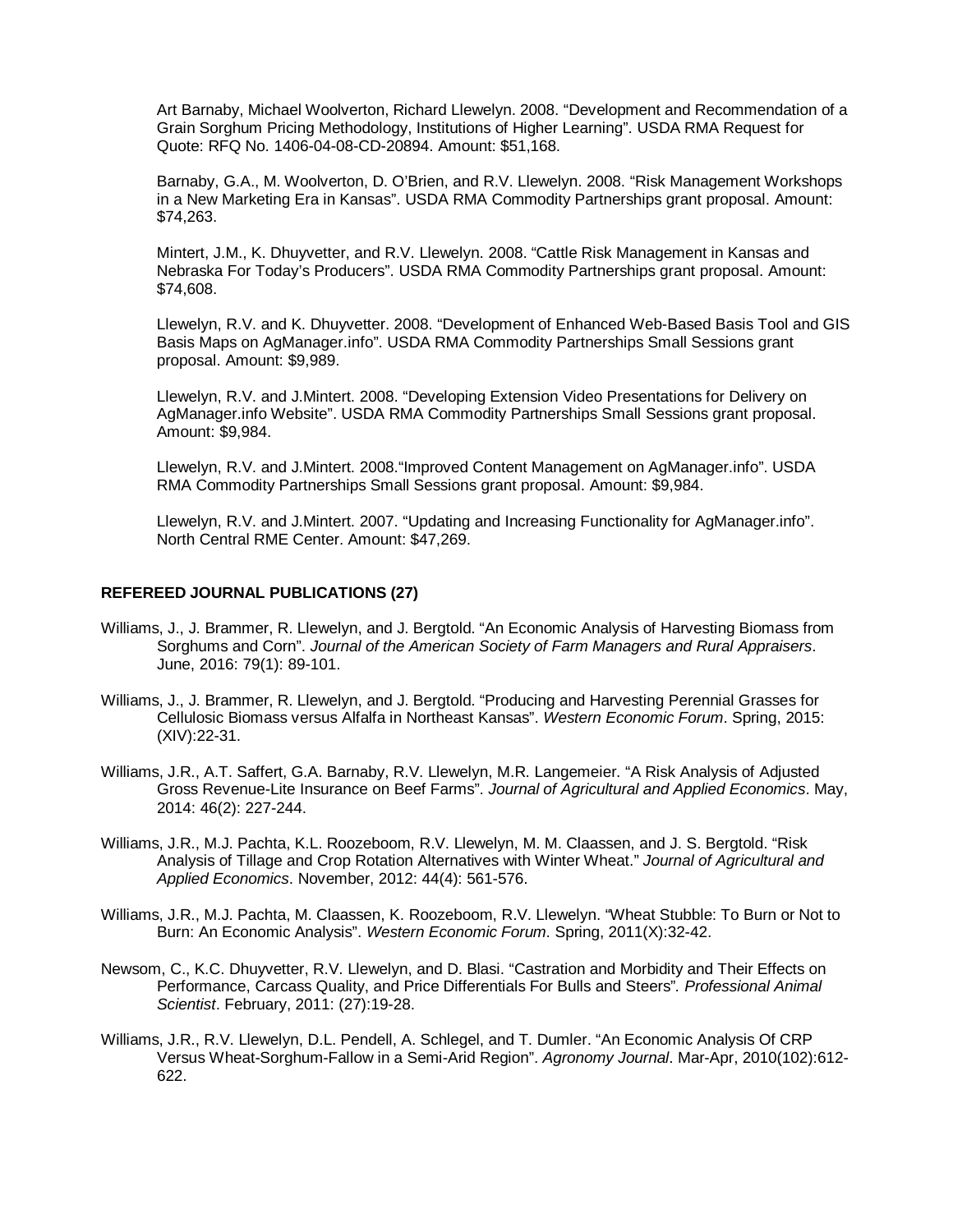- Williams, J.R., D.L. Pendell, R.V. Llewelyn, D. Peterson, and R. Nelson. "Net Returns to Tillage Systems Under Changing Input and Output Market Conditions". *Journal of the American Society of Farm Managers and Rural Appraisers*. June, 2009: 72(1): 78-93.
- Hendro, M. and R.V. Llewelyn. "Key-Contact Employee Turnover in Business-to-Business Relationships in Indonesia". *Jurnal Managemen (Journal of Management)*. Prasetiya Mulya Business School, Jakarta, Indonesia. May, 2006: 11(1): 66-78.
- Wijaya, A., R. Sudarsono, F. Chandra, and R.V. Llewelyn. "Rational-Emotional Economic Value Modeling Using AA Batteries in Indonesia". *Jurnal Managemen (Journal of Management)*. Prasetiya Mulya Business School, Jakarta, Indonesia. May, 2006: 11(1): 14-34.
- Jap Merry, S.D., L. Harijanto, and R.V. Llewelyn. "Analisa ECM terhadap *Purchasing Power Parity* Pada Kurs Rupiah Terhadap Lima Mata Uang Asing Periode Tahun 1990-2000 (ECM Analysis of Purchasing Power Parity for the Rupiah Exchange Rate for Five Foreign Currencies between 1990 and 2000)". *Jurnal Riset Ekonomi dan Manajemen (Journal of Research for Economics and Management)*. Indonesian Society of Economists, Surabaya, Indonesia. Vol. 3, No. 1. January, 2003. pp. 51-64.
- Llewelyn, R.V. and Wang Sutrisno. "Does Size Matter? Technical Efficiency and Industry Size in Indonesia". *International Journal of Business*. Gadjah Mada University, Yogyakarta, Indonesia. Vol. 4, No. 3. September, 2002. pp. 297-314.
- Llewelyn, R.V. "Risk Analysis of Indonesia Food Crop Production by Region". *Jurnal Riset Ekonomi dan Manajemen (Journal of Research for Economics and Management)*. Indonesian Society of Economics, Surabaya, Indonesia. Vol. 2, No. 3. September, 2002. pp. 69-80.
- Ismet, M. and R.V. Llewelyn. "Market Integration in Regional Indonesian Rice Markets". *Ekonomi dan Keuangan Indonesia (Economics and Finance in Indonesia)*. University of Indonesia, Jakarta. Vol. XLIX. March, 2001. pp. 17-49.
- Ismet, M. and R.V. Llewelyn. "Impulse Response and Monte Carlo Analysis in Cointegrated Indonesian Rice Markets". *Jurnal Ekonomi dan Bisnis Indonesia (Journal of Indonesian Economics and Business*). Gadjah Mada University, Yogyakarta, Indonesia. April, 2000. pp. 137-169.
- Williams, J.R., D.R. Delano, R.W. Heiniger, R.L. Vanderlip, and R. V. Llewelyn. "Replanting Strategies for Grain Sorghum Under Risk". *Agricultural Systems*. Vol. 60, No. 2. June, 1999. pp. 137-155.
- Williams, J.R., D.R. Delano, R.V. Llewelyn, R.W. Heiniger, and R.L. Vanderlip. "Risk Analysis of Planting Date, Seeding Rate, and Grain Sorghum Hybrid Maturity in Kansas Using Simulated Yields". *Journal of Production Agriculture*. Vol. 12, No. 1. January-March, 1999. pp. 78-85.
- Williams, J.R., D.R. Delano, and R.V. Llewelyn. "A Microcomputer Model for Irrigation System Economics Evaluations". *Journal of Natural Resources and Life Sciences Education*. Vol. 27. 1998. pp. 101-106.
- Ismet, M., A.L. Barkley, and R.V. Llewelyn. "Government Intervention and Market Integration in Indonesian Rice Markets". *Agricultural Economics*. Vol. 19, No 3. November, 1998. pp. 283-295.
- Llewelyn, R.V. "Evaluating Regional Technical Efficiency of Food Crop Production in Indonesia Using Nonparametric Analysis". *Ekonomi dan Keuangan Indonesia (Economics and Finance in Indonesia)*. University of Indonesia, Jakarta. Vol. XLV, No. 4. December, 1997. pp. 617-630.
- Llewelyn, R.V. and A.M. Featherstone. "A Comparison of Crop Production Functions for Irrigated Corn in Western Kansas". *Agricultural Systems*. Vol. 54, No. 4. August, 1997. pp. 521-538.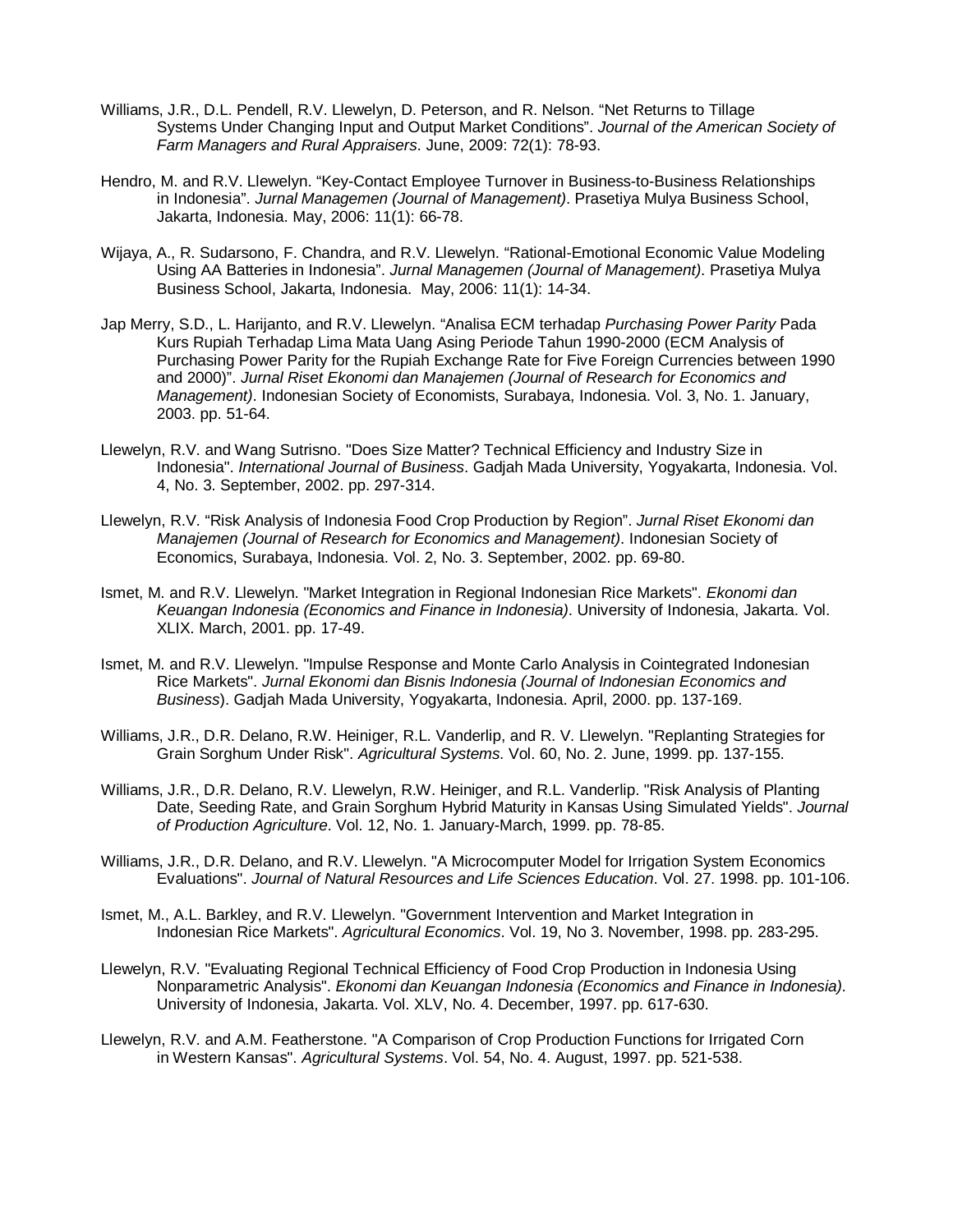- Llewelyn, R.V., J.R. Williams, and Wuryantoro. "Seasonal and Multiperiod Analysis of Optimal Food Crop Production in East Java, Indonesia". *UNESCAP Asia-Pacific Development Journal*. Vol. 3, No. 2. December, 1996. pp. 73-104.
- Llewelyn, R.V. and J.R. Williams. "Non-Parametric Analysis of Technical, Pure Technical and Scale Efficiency for Food Crop Production in East Java, Indonesia". *Agricultural Economics*. Vol. 15, No 2. November, 1996. pp. 113-126.
- Diebel, P.L., J.R. Williams, and R.V. Llewelyn. "An Economic Comparison of Conventional and Alternative Cropping Systems for a Representative Northeast Kansas Farm". *Review of Agricultural Economics*. Vol. 17, No. 3. September, 1995. pp. 323-335.
- Williams, J.R., L.K. Gross, M.M. Claassen, and R.V. Llewelyn. "Economic Analysis of Tillage For Corn And Soybean Rotations with Government Commodity Programs". *Journal of Production Agriculture*. Vol. 3, No. 3. July-September, 1990. pp. 308-316.
- Williams, J.R., R.V. Llewelyn, and G.A. Barnaby. "Risk Analysis of Tillage Alternatives with Government Programs". *American Journal of Agricultural Economics*. Vol. 72, No. 1. February, 1990. pp. 172- 181.
- Williams, J.R., R.V. Llewelyn, and C.L. Mikesell. " An Economic Risk Analysis of Conservation Tillage Systems for Wheat, Grain Sorghum and Soybeans in The Great Plains". *Journal of Soil and Water Conservation*. Vol. 44, No. 3, May-June, 1989. pp. 234-239.

#### **MANUSCRIPTS IN REVIEW**

None currently.

#### **RESEARCH PAPERS IN PROGRESS**

O'Brien, D., H. Tejeda, and R. Llewelyn. "The Effect of Corn Futures Forecast Accuracy on Basis in Local Cash Markets". Submitted to NCCC2020 Meeting. October 31, 2019. Accepted December 23, 2019.

#### **PUBLISHED ABSTRACTS AND PRESENTED PAPERS**

- Williams, J.R., D. Shearer, J. Bergtold, and R.V. Llewelyn. "Economic Conditions For Delivering Cellulosic Biomass To Seven Plant Locations In Kansas". Selected paper submission: Southern Agricultural Economics Association Meetings. San Antonio, TX. February 6-9, 2016.
- Williams, J.R., J. Brammer, J. Bergtold, and R.V. Llewelyn. "An Economic Analysis of Harvesting Cellulosic Biomass from Corn, Grain Sorghums, and Perennial Grasses". Selected paper: Southern Agricultural Economics Association Meetings. Atlanta, GA. January 31-February 3, 2015.
- Taylor, M., K.C. Dhuyvetter, G.T. Tonsor, R.V. Llewelyn. "Basis Volatility Risk Premiums in Forward Contract Bids". WAEA 2012 Annual Meeting, Western Agricultural Economics Association. Park City, Utah. June 20-22, 2012.
- Williams, J.R., M.J. Pachta, J. Bergtold, K. Roozeboom, R. Llewelyn. "Risk Analysis of Tillage and Crop Rotation Alternatives with Winter Wheat". WAEA 2011 Annual Meeting, Western Agricultural Economics Association. Banff, Albert, Canada, June 29-July 1, 2011.
- Dhuyvetter, K.C. and R.V. Llewelyn. "Improving Land Leasing Skills for Kansas Landlords and Producers". 2011 Extension Risk Management Education National Conference. St. Louis. April 11-13, 2011.
- Dhuyvetter, K.C., K. Schulte, M. Brouk, and R.V. Llewelyn. "Developing Dairy Producer Peer Groups in Kansas." 2011 Risk Management Education National Conference. St. Louis. April 11-13, 2011.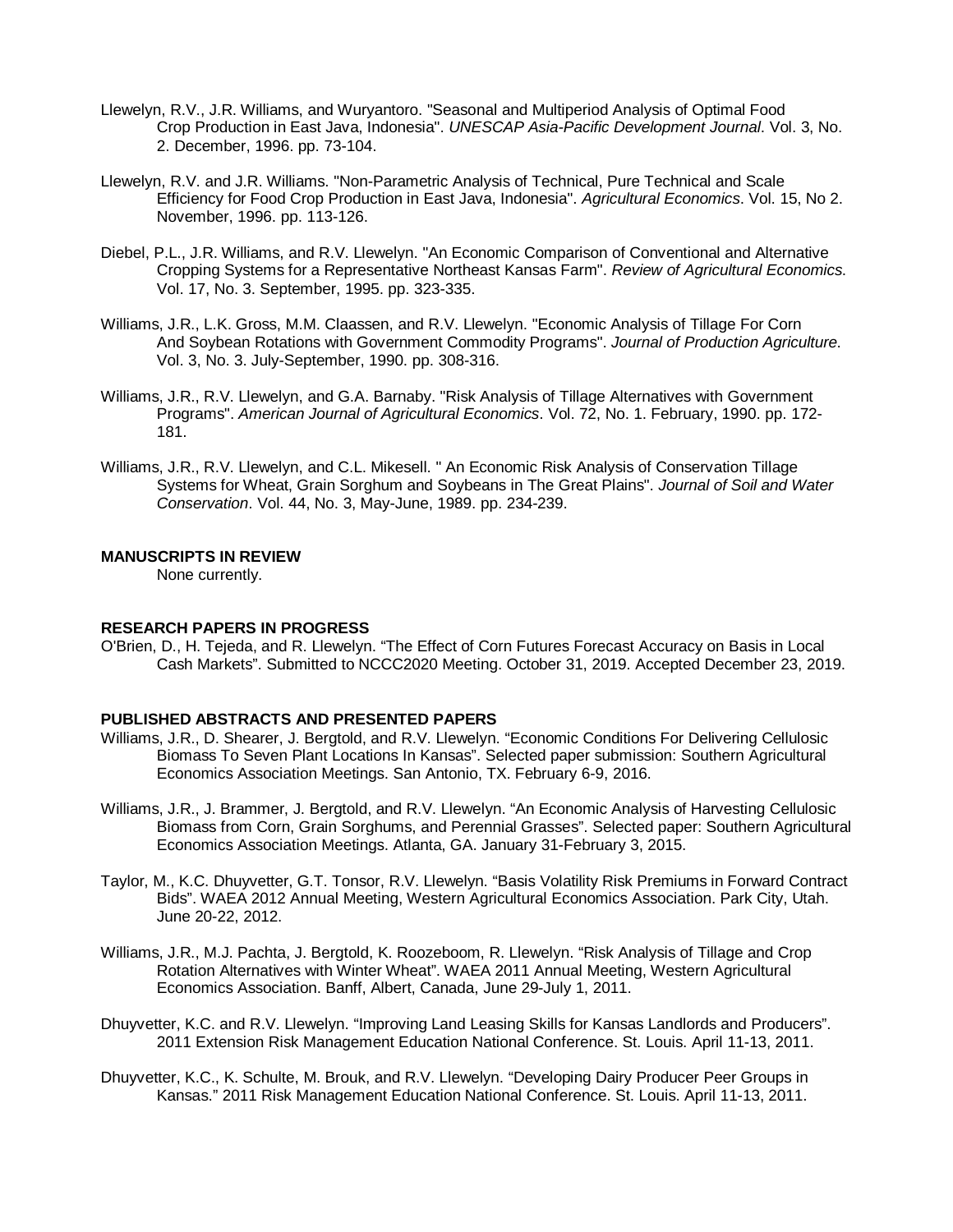- Barnaby, G.A., D. O'Brien, and R. Llewelyn. "Risk-Assessed Marketing II: Helping Producers Manage Grain Marketing Risk in Volatile Markets." 2010 National Farm Business Management Conference. Fargo, ND. June 11-14, 2010.
- Llewelyn, R.V., J.R. Williams, D.L. Pendell, A. Schlegel, and T. Dumler. "Risk Analysis of Converting CRP to Cropland in Western Kansas". Kansas Water Resources Conference. Wichita, KS. February 5, 2010.
- Mintert, J.M., K.C. Dhuyvetter, V. Wray, J. Lawrence, S. Ellis, and R.V. Llewelyn. "Cattle Risk Management in Iowa for Today's Producers".Presented at the "National Extension Risk Management Education Conference". USDA-RMA, Reno, NV. March 31-April 1, 2009.
- Williams, J.R., R.V. Llewelyn, D.L. Pendell, A. Schlegel, and T. Dumler. "A Risk Analysis of Converting CRP Acres to a Wheat-Sorghum-Fallow Rotation". Selected paper: Southern Agricultural Economics Association Meetings. Atlanta, GA. January 31-February 4, 2009.
- Llewelyn, R.V., K.C. Dhuyvetter, and J.M. Mintert. "Web-Based Education for Kansas Agribusiness via *AgManager.info*". Presented at the "National Extension Risk Management Education Conference". USDA-RMA, Phoenix, AZ. April 17-18, 2007.
- Mintert, J.M., K.C. Dhuyvetter , and R.V. Llewelyn. "K-State Cattle Risk Management Workshop". Presented at the "National Extension Risk Management Education Conference". USDA-RMA, Phoenix, AZ. April 17-18, 2007.
- Llewelyn, R.V., J.R. Williams, B.W. Schurle, and M.R. Langemeier. "Analysis of FARMM and Counter-cyclical Savings Accounts in Kansas". Presented at the "Farm Savings Accounts Workshop". USDA, ERS, Washington, D.C. June 2, 2003
- Jap Merry, S.D., L. Harijanto, and R.V. Llewelyn. "Analisa ECM terhadap *Purchasing Power Parity* Pada Kurs Rupiah Terhadap Lima Mata Uang Asing Periode Tahun 1990-2000 (ECM Analysis of Purchasing Power Parity for the Rupiah Exchange Rate for Five Foreign Currencies between 1990 and 2000)". Proceedings of the Indonesian National Economics and Management Research Symposium, conducted by the Indonesian Economics Graduates Association (ISEI). University of Surabaya, Surabaya, Indonesia. June 29, 2002. pp. 107-129.
- Williams, J.R. and R.V. Llewelyn. "IEES: Irrigation Economics Evaluation System". Poster Presentation. Presented at the American Soil and Water Conservation Society Meetings, Keystone, Colorado. July 8-9, 1996.
- Williams, J.R. and R.V. Llewelyn. "Net Returns for Grain Sorghum and Corn Under Alternative Irrigation Systems in Western Kansas". Kansas State University, Department of Agricultural Economics Staff Paper No. 96-3. March, 1996. Presented at the Great Plains Symposium 1996: The Ogallala Aquifer. Colby, Kansas. March 5-6, 1996.
- Williams, J.R. and R.V. Llewelyn. "IEES: Irrigation Economics Evaluation System". Poster Presentation. Presented at the Great Plains Symposium 1996: The Ogallala Aquifer. Colby, Kansas. March 5-6, 1996.
- Llewelyn, R.V. and A.M. Featherstone. "A Comparison of Crop Production Functions for Irrigated Corn in Western Kansas Using Simulated Yield Data". Journal of Agricultural and Resource Economics. December, 1995. p. 404.
- Llewelyn, R.V. and A.M. Featherstone. "A Comparison of Crop Production Functions for Irrigated Corn in Western Kansas Using Simulated Yield Data". 1995 Annual Meeting, Western Agricultural Economics Association. Rapid City, South Dakota, July 9-12, 1995.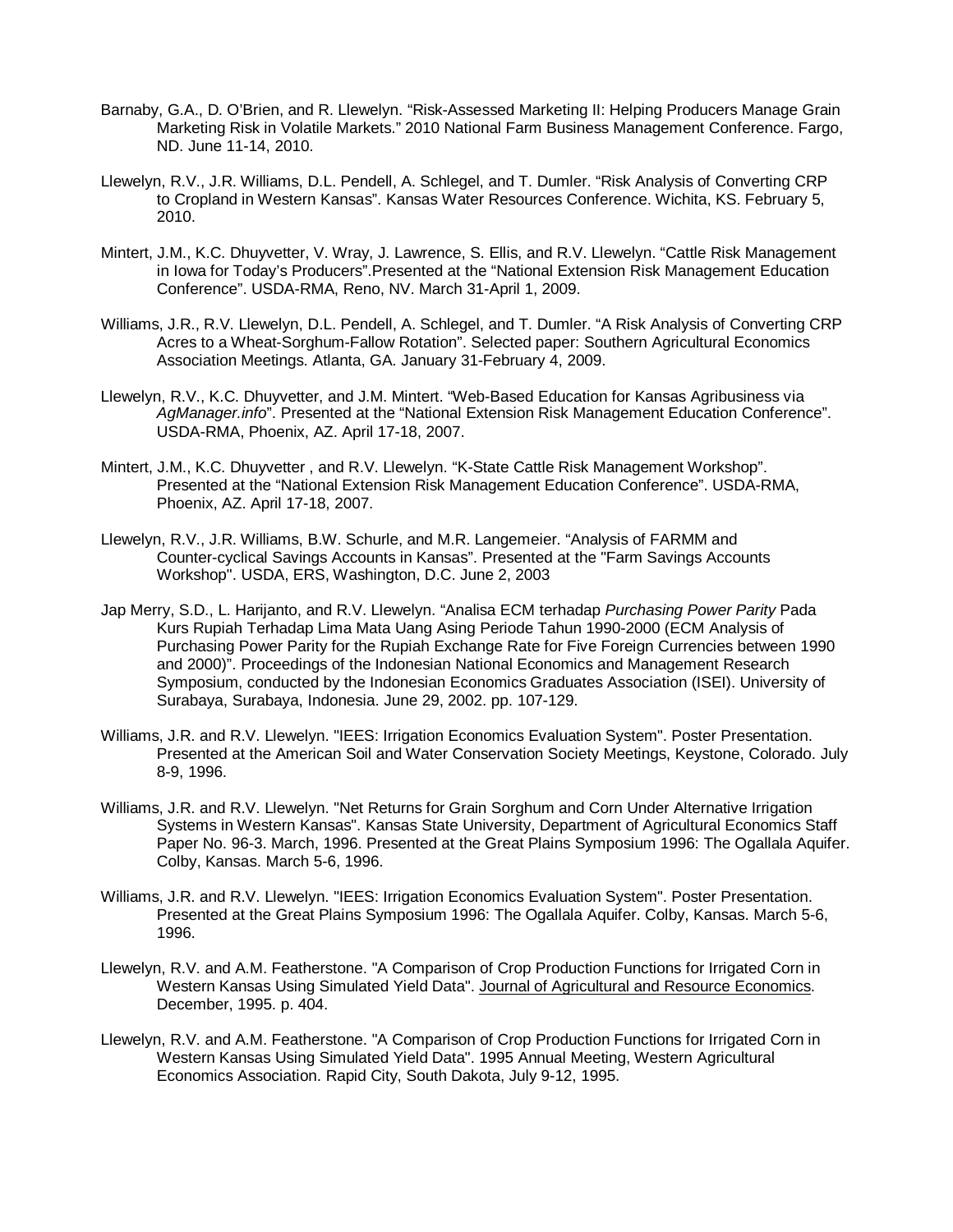- Diebel, P.L., R.V. Llewelyn, and J.R. Williams. "Comparison of Conventional and Alternative Whole-Farm and Crop Enterprise Budgets for a Northeast Kansas Representative Farm". In Integrated Resource Management: Proceedings of the International Symposium. Edited by J. Kent Mitchell. American Society of Agricultural Engineers. St. Joseph, Michigan. December, 1993.pp. 368-377.
- Diebel, Penelope L., Richard V. Llewelyn, and Jeffery R. Williams. "Comparison of Conventional and Alternative Whole-Farm and Crop Enterprise Budgets for a Northeast Kansas Representative Farm." Presented at the Integrated Resource Management and Landscape Modifications for Environmental Protection Conference sponsored by the American Society of Agricultural Engineers, Chicago, Illinois, December 13-14, 1993.
- Diebel, P.L., R.V. Llewelyn, and J.R. Williams. "A Yield Sensitivity Analysis of Conventional and Alternative Whole-Farm Budgets for a Typical Northeast Kansas Farm". Kansas State University, Department of Agricultural Economics Staff Paper No. 93-11. June, 1993. Presented at the 1993 Western Agricultural Economics Association Meetings, Edmonton, Canada, July 11-14, 1993.
- Williams, J.R., M.F. Chrisostomo, R.O. Burton, K.W. Kelley, and R.V. Llewelyn. "A Risk Analysis of Crop Rotations in Southeast Kansas Including Double-Crop Alternatives". Kansas State University, Department of Agricultural Economics Staff Paper No. 89-6. Presented at the Southern Agricultural Economics Association Meetings, Nashville, Tennessee, February 5-8, 1989.

#### **POSTERS**

Llewelyn, R.V. and K.C. Dhuyvetter. "Farm Management PFT". 2010 K-State Research and Extension Annual Conference, Manhattan, KS, October 18, 2010.

#### **RADIO and NEWS MEDIA INTERVIEWS**

- Llewelyn, R.V. "2019 Risk and Profit Conference Preview". KSRN Radio. July 30, 2019.
- Llewelyn, R.V. "K-State Ag Lenders Conferences". WIBW Radio. September 27, 2018.
- Llewelyn, R.V. "2018 Risk and Profit Conference Preview". KSRN Radio. July 18, 2018.
- Llewelyn, R.V. "Home-grown, farm-fresh tilapia and shrimp are now a Kansas thing". Wichita Eagle. March 23, 2018.<https://www.kansas.com/news/local/article206583084.html>
- Llewelyn, R.V. "2017 Risk and Profit Conference". KSRN Radio. July 27, 2017.
- Llewelyn, R.V. "K-State Extension Events". KVRN Radio. November 9, 2016.
- Llewelyn, R.V. "2016 Ag Lenders Conferences". KSRN Radio. September 15, 2016.
- Llewelyn, R.V. "2016 Risk and Profit Conference". KSRN Radio. July 14, 2016.
- Llewelyn, R.V. "2016 Extension Meetings and Excel Workshops". KSRN Radio. December 9, 2015.
- Llewelyn, R.V. "2015 Risk and Profit Conference". KSRN Radio. August 5, 2015.
- Llewelyn, R.V. and R. McEowen. "2014 Kansas Income Tax Institute". KSRN Radio. October 29, 2014.
- Llewelyn, R.V. "Using the Internet to Manage Risk". KSRN Radio. March 29, 2010.

Llewelyn, R.V. "CRP Conversion in Western Kansas". KSRN Radio. March 9, 2010.

#### **EXTENSION PRESENTATIONS AND WORKSHOPS**

- Llewelyn, R.V. "Projected Prices and Information Sources for ARC and PLC ". Presented at 2019 Fall Agent Training. Department of Agricultural Economics, Kansas State University. Emporia, KS. November 18, 2019. (31 participants).
- Llewelyn, R.V. "How Did Your County Perform in the 2014 Farm Bill?". Presented at 2019 Farm Bill Agent Training. Department of Agricultural Economics, Kansas State University. Salina, KS. July 8, 2019. (85 participants).
- Llewelyn, R.V. "Harnessing the Power of Excel". Presented at 2019 Women in Ag Meeting. Kansas State University. Larned, KS. May 21, 2019. (8 participants).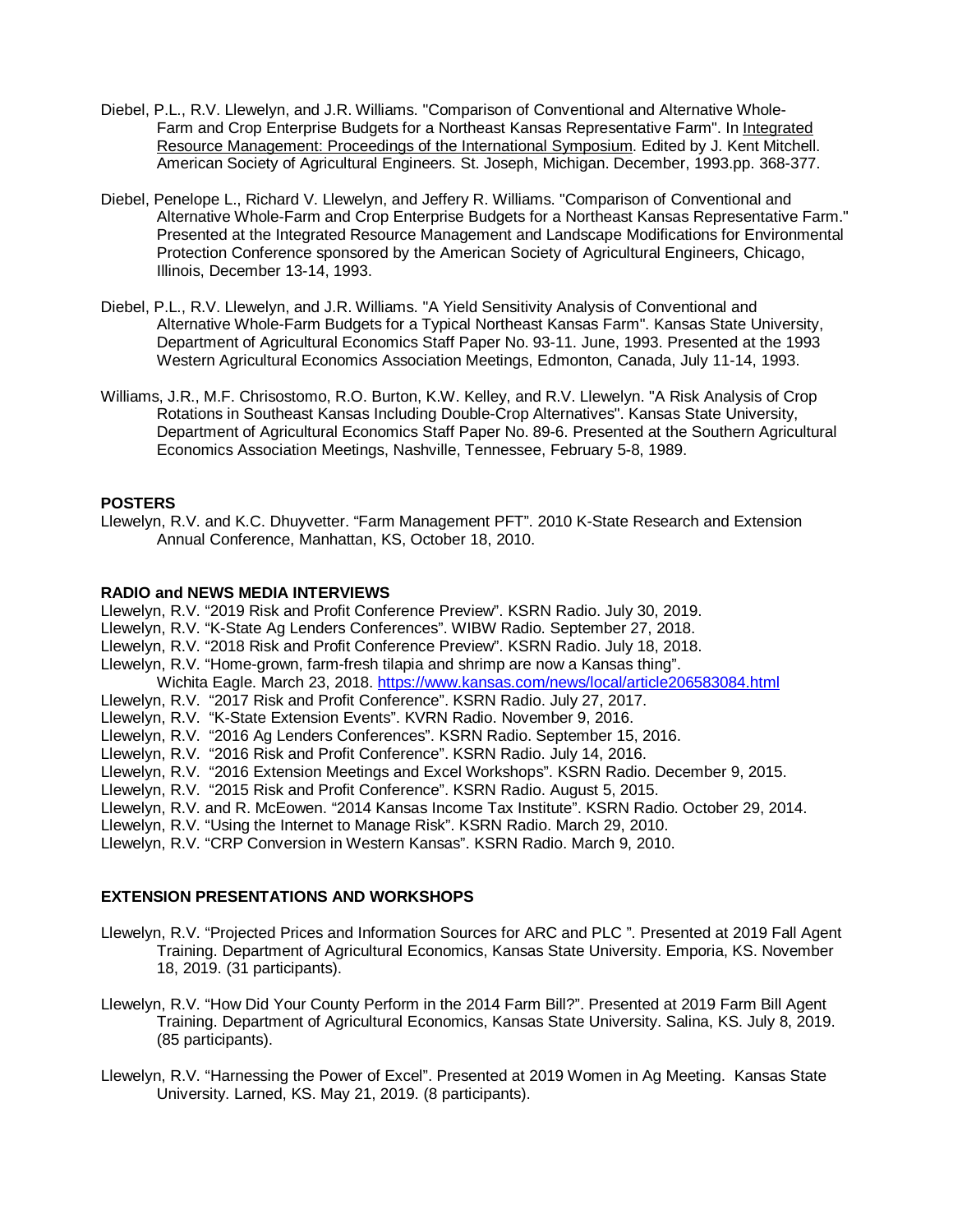- Reid, R., and R. Llewelyn. "Grain Marketing For Your Farm". Presented at 4-H Discovery Days. Kansas State University. May 30, 2019. (18 participants).
- Llewelyn, R.V. "Professional Academic Experience in the U.S. and Indonesia". Presented at 2019 K-State-Indonesia Scholars Professional Communications Short-Course. English Language Program. Manhattan, KS. March 4, 2019. (33 participants).
- Llewelyn, R.V. "Harnessing the Power of Excel". Presented at 2019 K-State Specialty Crop Growers Workshop. K-State Research and Extension. Lawrence, KS. February 18, 2019. (9 participants).
- Llewelyn, R.V. "USDA Crop and Livestock Reports: What, When, Where?". Presented at 2019 Women Managing the Farm Conference. Manhattan, KS. February 8, 2019. (26 participants).
- Llewelyn, R.V. "Professional Academic Experience in the U.S. and Indonesia". Presented at 2018 K-State-Indonesia Scholars Professional Communications Short-Course. English Language Program. Manhattan, KS. November 28, 2018. (7 participants).
- Llewelyn, R.V., and N. Dalsted. "Federal Monetary Policy". Presented at 2018 Kansas Crop Insurance Workshop. Department of Agricultural Economics. Salina, KS. November 1, 2018. (92 participants).
- Llewelyn, R.V. "Decision Tools and *AgManager.info*". Presented at Ellis County extension meeting. Department of Agricultural Economics. Hays, KS. February 2, 2018. (5 participants). Via Zoom.
- Llewelyn, R.V. "Harnessing the Power of Excel". Presented at 2018 K-State Excel Workshop. Department of Agricultural Economics. Burlington, KS. January 26, 2018. (12 participants).
- Llewelyn, R.V., A. Rippe, R. Reid. "Harnessing the Power of Excel: Conducting Excel Workshops for People Who Need It". Presented at 2017 K-State Research and Extension Annual Conference. Manhattan, KS. November 1, 2017. (19 participants).
- Llewelyn, R.V. "Harnessing the Power of Excel". Presented at 2017 Women in Ag Meeting. Department of Agricultural Economics. Great Bend, KS. July 25, 2017. (18 participants).
- Llewelyn, R.V. "Harnessing the Power of Excel". Presented at 2017 Women Managing the Farm Conference. Department of Agricultural Economics. Manhattan, KS. February 8, 2017. (14 participants).
- Llewelyn, R.V. "Harnessing the Power of Excel". Presented at 2017 K-State Excel Workshop. Department of Agricultural Economics. Ellsworth, KS. February 1, 2017. (12 participants).
- Llewelyn, R.V. "Harnessing the Power of Excel". Presented at 2017 K-State Excel Workshop. Department of Agricultural Economics. Anthony, KS. January 25, 2017. (11 participants).
- Llewelyn, R.V. "Harnessing the Power of Excel". Presented at 2017 K-State Excel Workshop. Department of Agricultural Economics. Garden City, KS. January 18, 2017. (5 participants).
- Llewelyn, R.V. "Corn Marketing and Price Update". Presented at 2017 K-State Corn School. Departments of Agricultural Economics and Agronomy. Olathe, KS. January 10, 2017. (62 participants).
- Llewelyn, R.V. "Harnessing the Power of Excel". Presented at 2017 K-State Excel Workshop. Department of Agricultural Economics. Paola, KS. January 12, 2017. (11 participants).
- Llewelyn, R.V. "Harnessing the Power of Excel". Presented at 2017 K-State Excel Workshop. Department of Agricultural Economics. Lenora, KS. January 10, 2017. (8 participants).
- Llewelyn, R.V. "Harnessing the Power of Excel". Presented at 2017 K-State Excel Workshop. Department of Agricultural Economics. Selden, KS. January 10, 2017. (13 participants).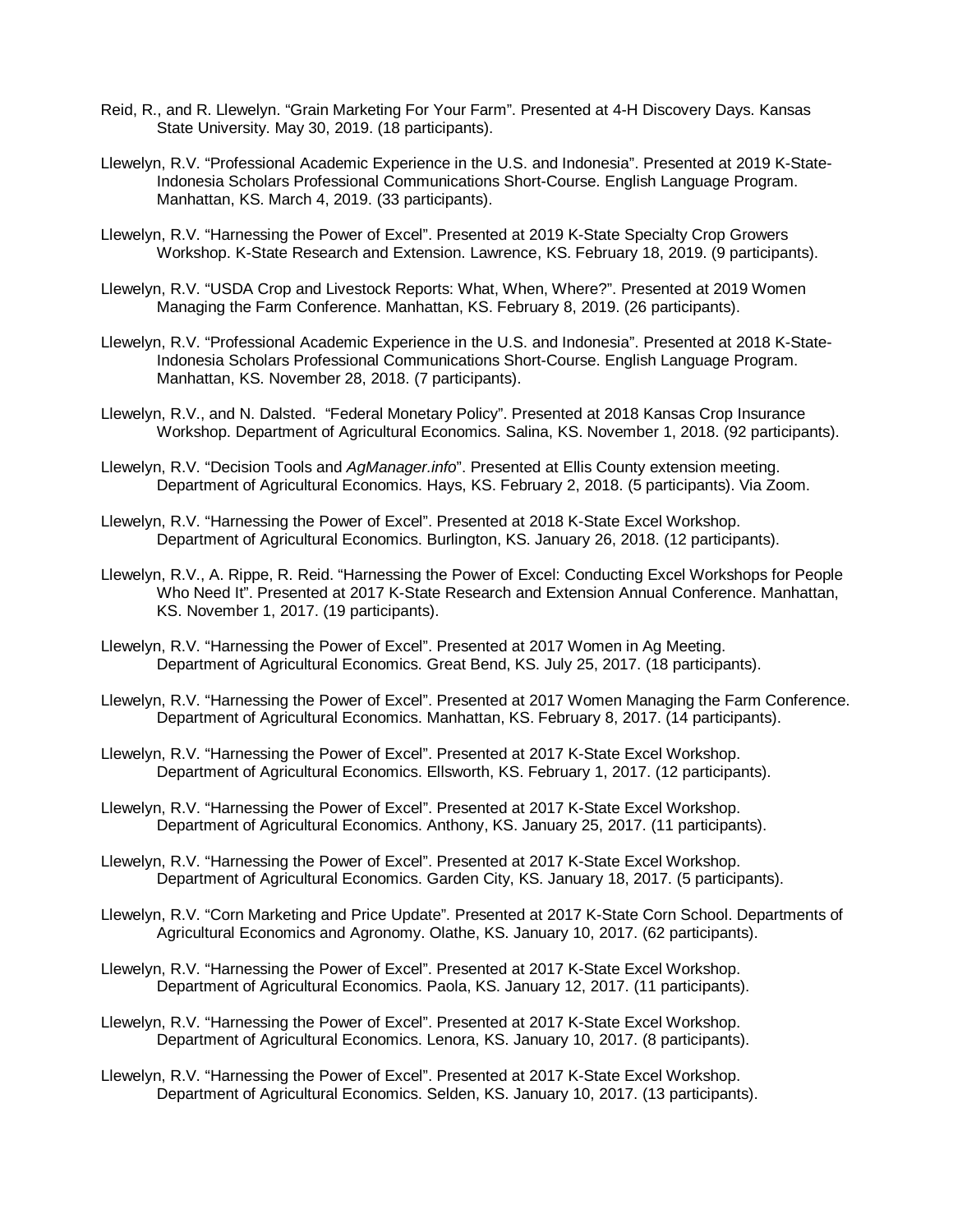- Llewelyn, R.V. "Professional Academic Experience in the U.S. and Indonesia". Presented at 2016 K-State-Indonesia Scholars Professional Communications Short-Course. English Language Program. Manhattan, KS. December 9, 2016. (14 participants).
- Forshee, J., A. Jones, J. Argabright, E. Kiss, and R. Llewelyn. "Reporting Impact: Why Do It?". Panel Discussion, General Session. 2016 K-State Research and Extension Annual Conference. Manhattan, KS. October 27, 2016. (120 participants).
- Reid, R. and R.Llewelyn. "The New AgManager Website and Overview of Key Decision Tools". Presented at 2016 K-State Research and Extension Annual Conference. Manhattan, KS. October 26, 2016. (9 participants).
- Llewelyn, R.V. "Harnessing the Power of Excel". Presented at 2016 K-State Excel Workshop. Department of Agricultural Economics. LaCrosse, KS. July 12, 2016. (17 participants).
- Llewelyn, R.V. "Using Excel Spreadsheets Effectively". Presented at 2016 K-State Excel Workshop. Department of Agricultural Economics. Jetmore, KS. February 24, 2016. (13 participants).
- Llewelyn, R.V. "Using Excel Spreadsheets Effectively". Presented at 2016 Riley County Women in Ag II. Manhattan, KS. February 17, 2016. (13 participants).
- Llewelyn, R.V. "Harnessing the Power of Excel". Presented at 2016 Women Managing the Farm Pre-Conference. Manhattan, KS. February 3, 2016. (23 participants).
- Llewelyn, R.V. "Using Excel Spreadsheets Effectively". Presented at 2016 K-State Excel Workshop. Department of Agricultural Economics. Herington, KS. February 1, 2016. (23 participants).
- Llewelyn, R.V. "Using Excel Spreadsheets Effectively". Presented at 2016 K-State Excel Workshop. Department of Agricultural Economics. Hutchinson, KS. January 15, 2016. (9 participants).
- Llewelyn, R.V. "Using Excel Spreadsheets Effectively". Presented at 2016 K-State Excel Workshop. Department of Agricultural Economics. Hays, KS. January 14, 2016. (24 participants).
- Llewelyn, R.V. "Using Excel Spreadsheets Effectively". Presented at 2016 K-State Excel Workshop. Department of Agricultural Economics. Hays, KS. January 11, 2016. (21 participants).
- Llewelyn, R.V. "Hands-On: Using Excel Effectively". Presented at 2015 K-State Risk and Profit Conference. Department of Agricultural Economics. Manhattan, KS. August 21, 2015. (14 participants).
- Llewelyn, R.V. "Using Excel Spreadsheets Effectively". Presented at 2015 K-State Excel Workshop. Department of Agricultural Economics. Emporia, KS. January 20, 2015. (8 participants).
- Llewelyn, R.V. "Using Excel Spreadsheets Effectively". Presented at 2015 K-State Excel Workshop. Department of Agricultural Economics. Garden City, KS. January 20, 2015. (11 participants).
- Dhuyvetter, K.C., and R.V. Llewelyn. "Using KSU-Lease to Assist Producers". K-State County Agent Lease Training Workshop. Department of Agricultural Economics. St. John, KS. April 25, 2014. (11 participants).
- Llewelyn, R.V. "Top 10 Uses of *AgManager.info*". Presented at 2014 MAST On-Campus Session. Manhattan, KS. February 18, 2014. (18 participants).
- Llewelyn, R.V. and K.C. Dhuyvetter. "Using Excel Spreadsheets Effectively". Presented at 2014 K-State Excel Workshop. Department of Agricultural Economics. Garnett, KS. January 30, 2014. (10 participants).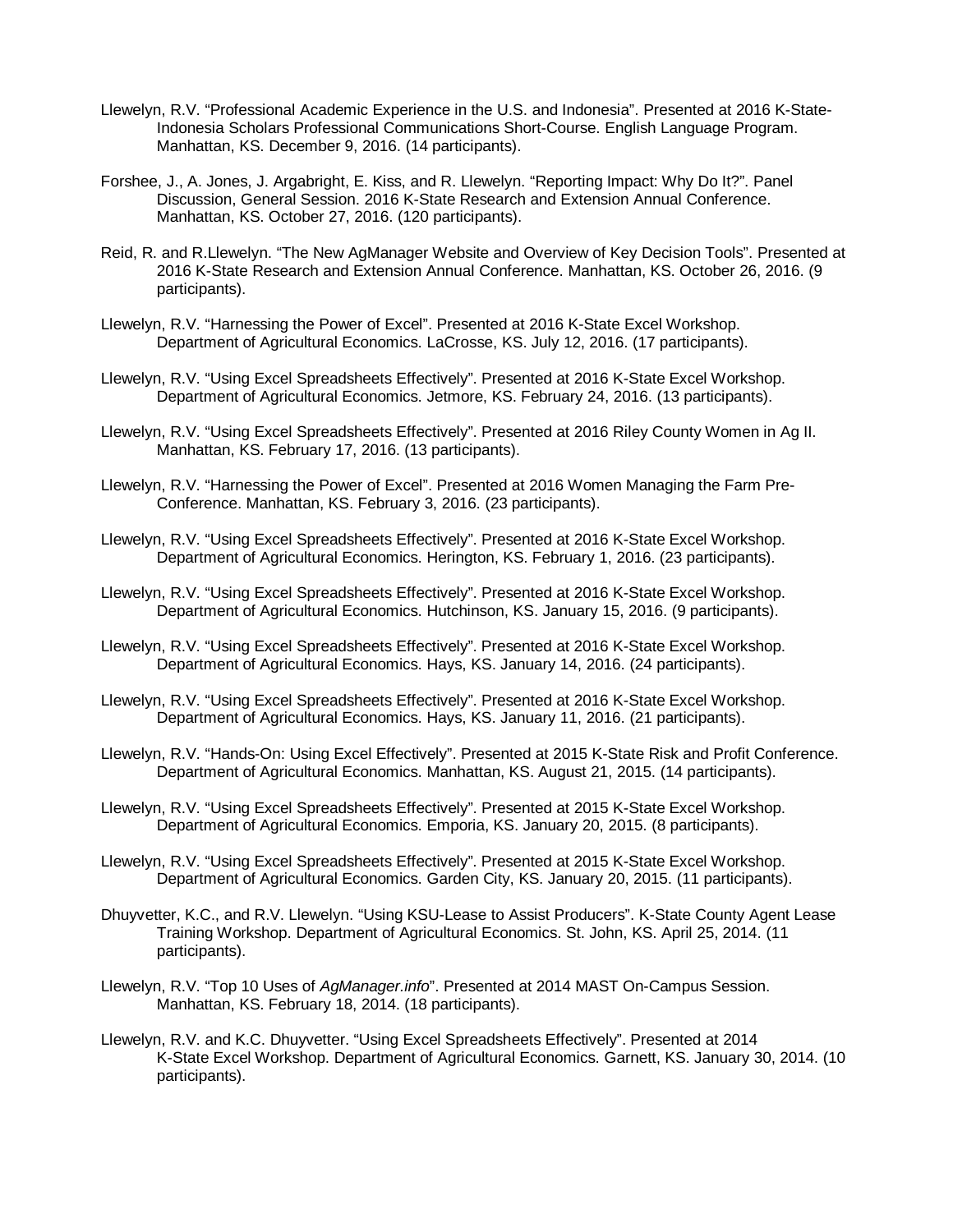- Llewelyn, R.V. and K.C. Dhuyvetter. "Using Excel Spreadsheets Effectively". Presented at 2014 K-State Excel Workshop. Department of Agricultural Economics. Parsons, KS. January 14, 2014. (22 participants).
- Llewelyn, R.V. and K.C. Dhuyvetter. "Using Excel Spreadsheets Effectively". Presented at 2014 K-State Excel Workshop. Department of Agricultural Economics. Hays, KS. January 9, 2014. (19 participants).
- Llewelyn, R.V. and M. Taylor. "Using Excel Spreadsheets Effectively". Presented at 2013 MAST On-campus Session. Department of Agricultural Economics. Manhattan, KS. November 19, 2013. (24 participants).
- Llewelyn, R.V. "USDA Crop and Livestock Reports: What, When, and Where?" Presented at 2013 Risk and Profit Conference. Department of Agricultural Economics. Manhattan, KS. August 21-22, 2013. (19 participants).
- Taylor, M. and R.V. Llewelyn. "Using KSU-Lease". Presented at 2012-2013 Annie's Project Lease Workshop. Department of Agricultural Economics. Manhattan, KS. March 8, 2013. (18 participants).
- Llewelyn, R.V. and K.C. Dhuyvetter. "Using Excel Spreadsheets Effectively". Presented at 2012-2013 K-State Excel Workshop. Department of Agricultural Economics. Troy, KS. February 21, 2013. (13 participants).
- James, J. and R.V. Llewelyn. "Top 10 Uses of *AgManager.info*". Presented at 2013 Women in Agriculture Pre-Conference Meeting. Manhattan, KS. February 6, 2013. (34 participants).
- Llewelyn, R.V. and K.C. Dhuyvetter. "Using Excel Spreadsheets Effectively". Presented at 2012-2013 K-State Excel Workshop. Department of Agricultural Economics. Wamego, KS. January 25, 2013. (11 participants).
- Llewelyn, R.V. and K.C. Dhuyvetter. "Using Excel Spreadsheets Effectively". Presented at 2012-2013 K-State Excel Workshop. Department of Agricultural Economics. Kingman, KS. January 9, 2013. (12 participants).
- Llewelyn, R.V. "Excel Webinar". Presented to participants of 2012 Excel Workshops. Manhattan, KS. September 21, 2012. (6 participants).
- Llewelyn, R.V. "Using *AgManager.info* Effectively with KFMA Members". Presented at 2012 KFMA Economists Training. Department of Agricultural Economics. Manhattan, KS. May 23, 2012. (24 participants).
- Dhuyvetter, K.C., M. Taylor and R.V. Llewelyn. "Using Excel Spreadsheets Effectively". Presented at 2011- 2012 Annie's Project Excel Workshop. Department of Agricultural Economics. Manhattan, KS. February 28, 2012. (27 participants).
- Llewelyn, R.V, M. Taylor, and K.C. Dhuyvetter. "Using Excel Spreadsheets Effectively". Presented at 2011- 2012 K-State Excel Workshop. Department of Agricultural Economics. Manhattan, KS. February 16, 2012. (19 participants).
- Dhuyvetter, K.C. and R.V. Llewelyn. "Using Excel Spreadsheets Effectively". Presented at 2011-2012 K-State Excel Workshop. Department of Agricultural Economics. Burlington, KS. February 15, 2012. (13 participants).
- Dhuyvetter, K.C. and R.V. Llewelyn. "Using Excel Spreadsheets Effectively". Presented at 2011-2012 K-State Excel Workshop. Department of Agricultural Economics. El Dorado, KS. February 9, 2012. (17 participants).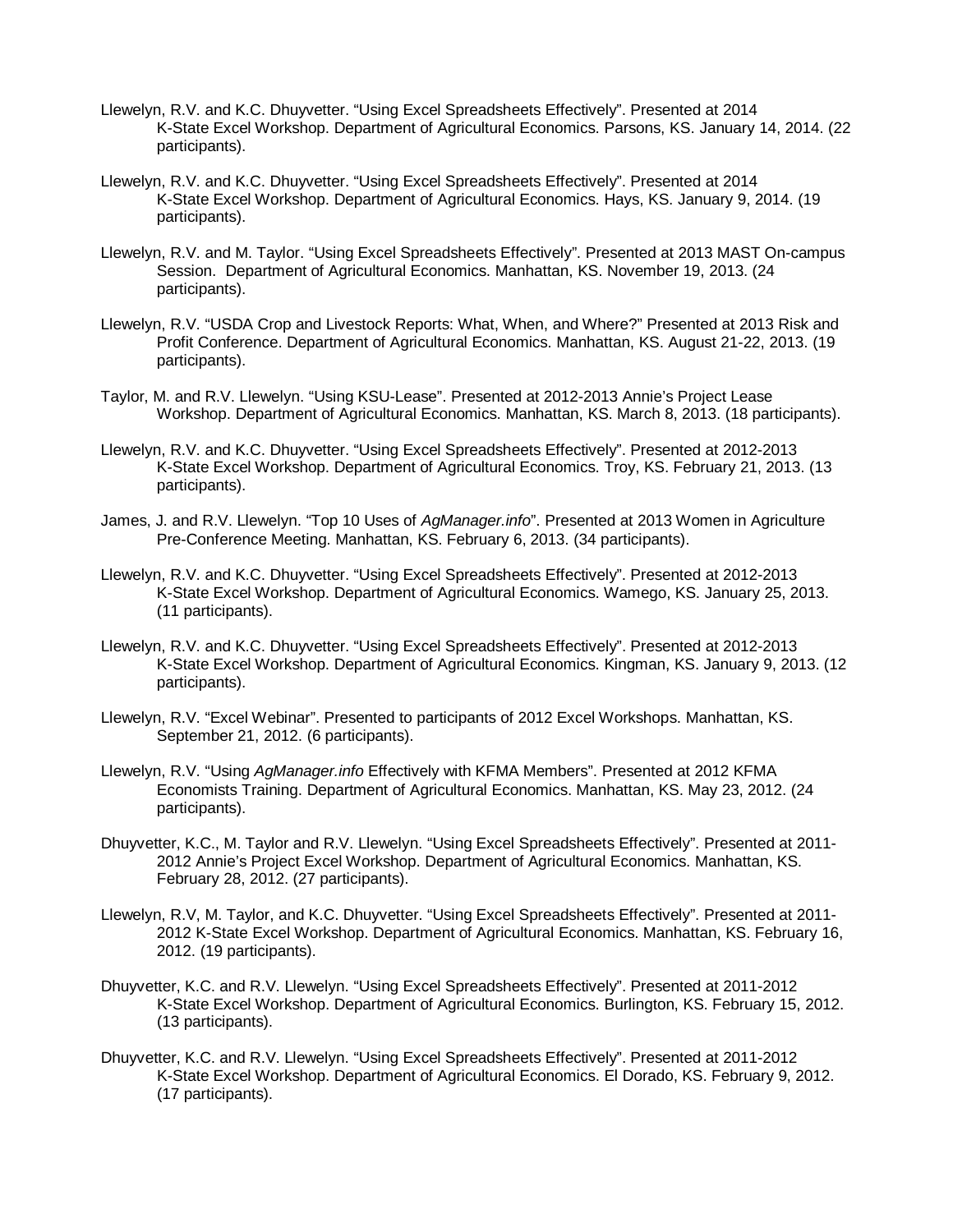- Dhuyvetter, K.C. and R.V. Llewelyn. "Using Excel Spreadsheets Effectively". Presented at 2011-2012 K-State Excel Workshop. Department of Agricultural Economics. Savonburg, KS. February 8, 2012. (15 participants).
- Llewelyn, R.V. "Top 10 Uses of *AgManager.info*". Presented at 2011-2012 K-State Lease Workshop. Department of Agricultural Economics. Green, KS. February 7, 2012. (5 participants).
- Llewelyn, R.V. "Top 10 Uses of *AgManager.info*". Presented at 2011-2012 K-State Ag Profitability Conference. Department of Agricultural Economics. Beloit, KS. February 2, 2012. (68 participants).
- Llewelyn, R.V. "Using the *AgManager.info* Cattle Tools". Presented at 2011-2012 K-State Ag Profitability Conference. Department of Agricultural Economics. Goessel, KS. January 23, 2012. (42 participants).
- Llewelyn, R.V and K.C. Dhuyvetter. "Using Excel Spreadsheets". Presented at 2011-2012 K-State Lease Workshop. Department of Agricultural Economics. Manhattan, KS. January 17, 2012. (35 participants).
- Llewelyn, R.V. "Using the *AgManager.info* Cattle Tools". Presented at 2011-2012 K-State Ag Profitability Conference. Department of Agricultural Economics. Hutchinson, KS. January 12, 2012. (31 participants).
- Llewelyn, R.V and K.C. Dhuyvetter. "Using Excel Spreadsheets". Presented at 2011-2012 K-State Lease Workshop. Department of Agricultural Economics. Iola, KS. January 10, 2012. (21 participants).
- Llewelyn, R.V. "Top 10 Uses of *AgManager.info*". Presented at 2011-2012 K-State Ag Profitability Conference. Department of Agricultural Economics. Stockton, KS. November 22, 2011. (28 participants).
- Llewelyn, R.V and K.C. Dhuyvetter. "Using Excel Spreadsheets". Presented at 2011-2012 K-State Lease Workshop. Department of Agricultural Economics. Downs, KS. November 14, 2011. (49 participants).
- Llewelyn, R.V. "Risk Analysis of CRP Conversion". Presented at 2010-2011 Ag Profitability Conference. Department of Agricultural Economics. Hoisington, KS. February 16, 2011. (37 participants).
- Llewelyn, R.V and K.C. Dhuyvetter. "Using Excel Spreadsheets". Presented at 2010-2011 K-State Lease Workshop. Department of Agricultural Economics. Hutchinson, KS. February 14, 2011. (16 participants).
- Llewelyn, R.V and K.C. Dhuyvetter. "Using Excel Spreadsheets". Presented at 2010-2011 K-State Lease Workshop. Department of Agricultural Economics. Garnett, KS. February 7, 2011. (12 participants).
- Llewelyn, R.V. "Top 10 Uses of *AgManager.info*". Presented at 2010-2011 K-State Ag Profitability Conference. Department of Agricultural Economics. Pratt, KS. February 2, 2011. (56 participants).
- Llewelyn, R.V and K.C. Dhuyvetter. "Using Excel Spreadsheets". Presented at 2010-2011 K-State Lease Workshop. Department of Agricultural Economics. Great Bend, KS. January 24, 2011. (26 participants).
- James, J. and R.V. Llewelyn. "Top 10 Uses of *AgManager.info*". Presented at 2010-2011 K-State Ag Profitability Conference. Department of Agricultural Economics. Canton, KS. January 18, 2011. (62 participants).
- Llewelyn, R.V and K.C. Dhuyvetter. "Using Excel Spreadsheets". Presented at 2010-2011 K-State Lease Workshop. Department of Agricultural Economics. Winfield, KS. January 12, 2011. (13 participants).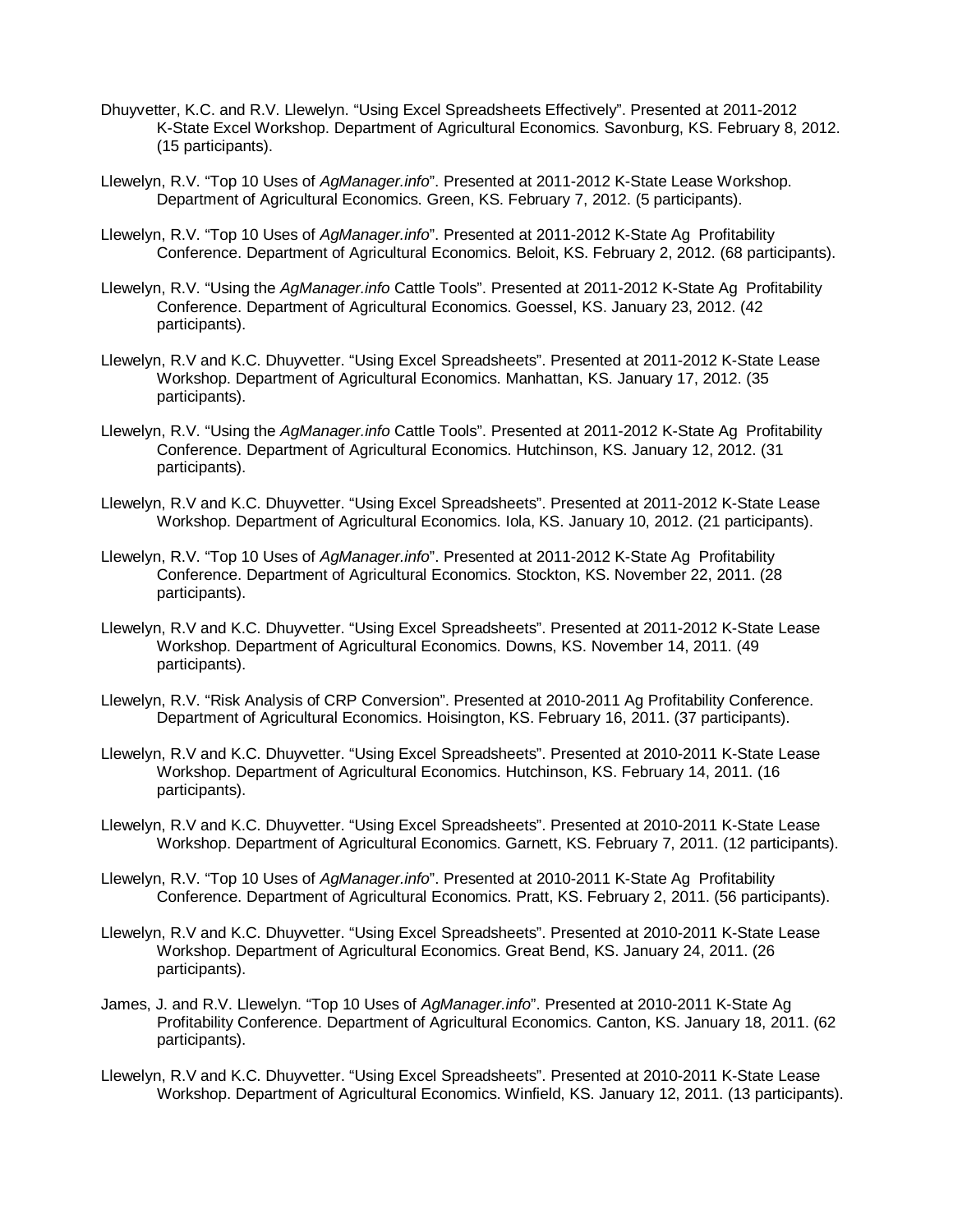- Llewelyn, R.V and K.C. Dhuyvetter. "Using Excel Spreadsheets". Presented at 2010-2011 K-State Computer Workshop. Department of Agricultural Economics. Hillsboro, KS. January 6, 2011. (16 participants).
- Llewelyn, R.V and K.C. Dhuyvetter. "Using Excel Spreadsheets". Presented at 2010-2011 K-State Lease Workshop. Department of Agricultural Economics. Clay Center, KS. December 8, 2010. (32 participants).
- Llewelyn, R.V and K.C. Dhuyvetter. "Using Excel Spreadsheets". Presented at 2010-2011 K-State Lease Workshop. Department of Agricultural Economics. El Dorado, KS. December 9, 2010. (14 participants).
- Llewelyn, R.V and K.C. Dhuyvetter. "Using Excel Spreadsheets". Presented at 2010-2011 K-State Lease Workshop. Department of Agricultural Economics. Hesston, KS. December 8, 2010. (44 participants).
- Llewelyn, R.V. and K.C. Dhuyvetter. "Rental Rates and Rental Arrangements". Presented at 2010 Ag Profitability Conference. Department of Agricultural Economics. Eureka, KS. February 24, 2010. (46 participants).
- Llewelyn, R.V. "Managing Risk Using the Internet". Presented at 2010 Ag Profitability Conference. Department of Agricultural Economics. Salina, KS. February 18, 2010. (55 participants).
- Llewelyn, R.V. "Risk Analysis of CRP Conversion". Presented at 2010 Ag Profitability Conference. Department of Agricultural Economics. Dodge City, KS. January 26, 2010. (14 participants).
- Llewelyn, R.V. "Top 10 Uses of AgManager.info". Presented at 2009 Ag Profitability Conference. Department of Agricultural Economics. Hesston, KS. December 16, 2009. (65 participants).
- Llewelyn, R.V. and Williams, J.R.. "A Risk Analysis of Converting CRP Acres to a Wheat-Sorghum-Fallow Rotation". Presented at 2009 Risk and Profit Conference. Department of Agricultural Economics. Manhattan, KS. August 21, 2009. (11 participants).
- Llewelyn, R.V. "Managing Risk Using AgManager.info". Presented at 2009 Risk and Profit Conference. Department of Agricultural Economics. Manhattan, KS. August 21, 2009. (14 participants).
- Llewelyn, R.V. "Using the Internet for Farm Management". Presented at 2009 Women in Agriculture Meeting. Lincoln County Women in Agriculture. Lincoln, KS. March 12, 2009. (34 participants).
- Llewelyn, R.V. "Managing Risk Using AgManager.info". Presented at 2009 Ag Profitability Conference. Department of Agricultural Economics. Garden City, KS. February 27, 2009. (51 participants).
- Llewelyn, R.V. "Managing Risk Using AgManager.info". Presented at 2009 Ag Profitability Conference. Department of Agricultural Economics. Goodland, KS. February 26, 2009. (64 participants).
- Llewelyn, R.V. "Managing Risk Using AgManager.info". Presented at 2009 Ag Profitability Conference. Department of Agricultural Economics. Lyons, KS. January 29, 2009. (58 participants).
- Llewelyn, R.V. "Web Ways: Intelligent Internet Interaction". Presented at 2008 Risk and Profit Conference. Department of Agricultural Economics. Manhattan, KS. August 14-15, 2008. (19 participants).
- Llewelyn, R.V. "Working the Web: RSS Feeds, Search and Navigation". Presented at 2008 Ag Profitability Conference. Department of Agricultural Economics. Beloit, KS. January 29, 2008. (55 participants).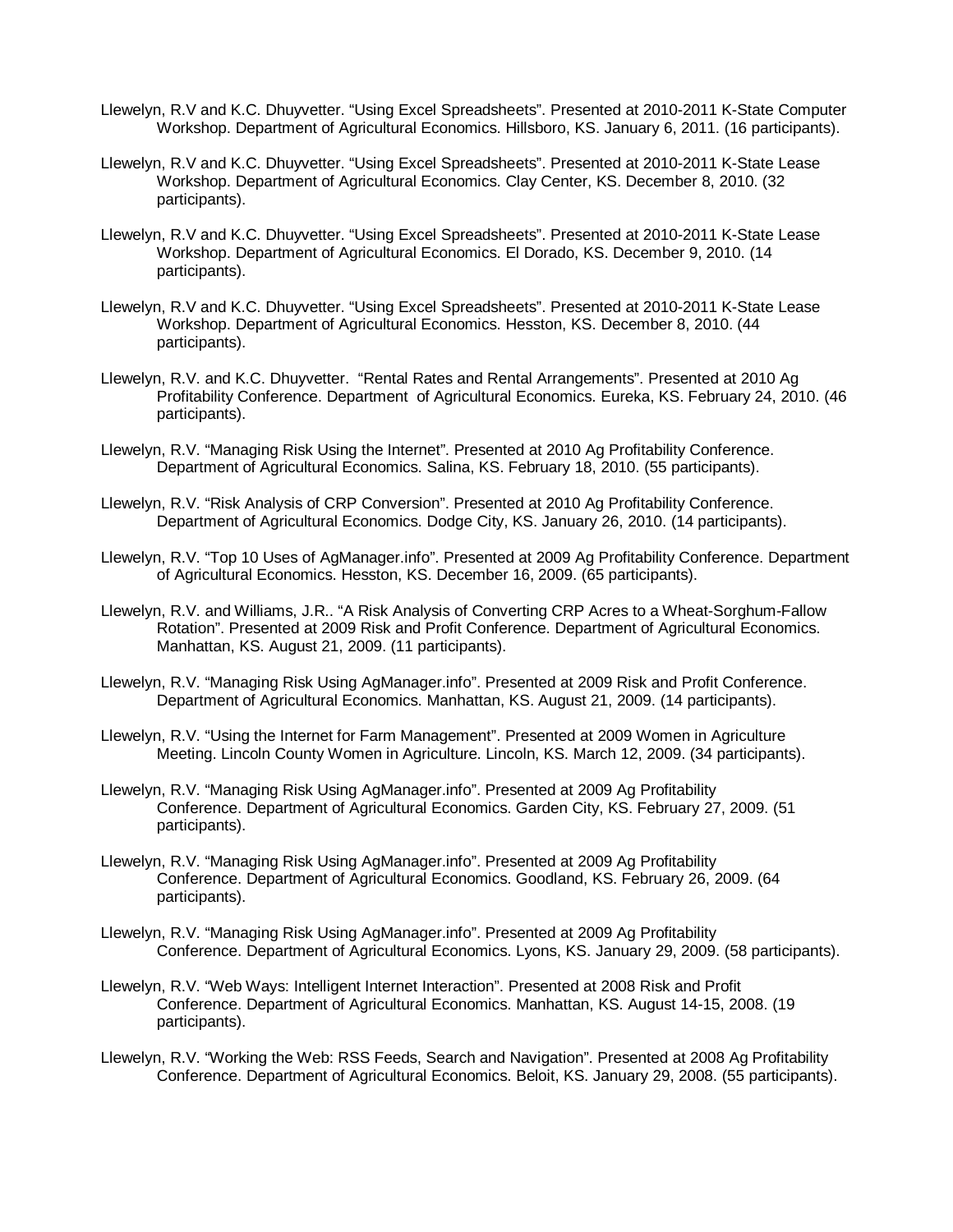Llewelyn, R.V. "Working the Web: RSS Feeds, Search and Navigation". Presented at 2007 Risk and Profit Conference. Department of Agricultural Economics. Manhattan, KS. August 16-17, 2007. (39 participants).

#### **WEBSITE PAPERS AND COMPUTER SOFTWARE**

- Llewelyn, R. "Projections and Sources of MYA Prices for ARC and PLC Commodity Programs for 2019/2020 and 2020/2021". Kansas State University Department of Agricultural Economics. Updated monthly, beginning December 24, 2019. Posted on *AgManager.info*: http://agmanager.info/cropinsurance/risk-management-strategies/projections-and-sources-mya-prices-arc-and-plc-commodity
- Llewelyn, R., and G.A. Barnaby. "MYA Price Estimates Updated for ARC and PLC Commodity Programs". Kansas State University Department of Agricultural Economics. Updated monthly, beginning September 30, 2019. Posted on *AgManager.info*: http://agmanager.info/crop-insurance/riskmanagement-strategies/mya-price-estimates-updated-arc-and-plc-commodity-0
- Reid, R., G.A. Barnaby, R. Llewelyn, and M. Taylor. "A First Look at the Agricultural Improvement Act of 2018 (Farm Bill 2018)". Kansas State University Department of Agricultural Economics. December 14, 2018. Posted on *AgManager.info*: http://www.agmanager.info/ag-policy/2018-farm-bill/first-lookagricultural-improvement-act-2018-farm-bill-2018
- Llewelyn, R.V. "Grain Supply and Demand: WASDE". Charts and historical data. Kansas State University Department of Agricultural Economics. *AgManager.info*. Updated monthly. http://www.agmanager.info/grain-marketing/grain-supply-and-demand-wasde
- Llewelyn, R.V., and K.C. Dhuyvetter. "Tips for Using Excel Spreadsheets". Kansas State University Department of Agricultural Economics Excel Workshops. February 21, 2012. Updated May 20, 2019. Posted on *www.AgManager.info*: http://www.agmanager.info/Tools/ExcelTips.pdf
- Llewelyn, R.V. and G.A. Barnaby. "2017 Kansas County Wheat Loan Rates". Interactive map. Kansas State University Department of Agricultural Economics. *AgManager.info*. May, 2017. http://www.agmanager.info/ag-policy/2017-kansas-county-wheat-loan-rates.
- Llewelyn, R.V. and G.A. Barnaby. "Acres to Reach \$40K–By County and Year". Interactive map. Kansas State University Department of Agricultural Economics. *AgManager.info*. May, 2017. http://www.agmanager.info/crop-insurance/crop-insurance-papers/acres-reach-40k-cap-county-andyear.
- Llewelyn, R.V. and G.A. Barnaby. "Acres to Reach \$40K–By State and Year". Interactive map. Kansas State University Department of Agricultural Economics. *AgManager.info*. May, 2017. http://www.agmanager.info/crop-insurance/crop-insurance-papers/acres-reach-40k-cap-state-andyear.
- Llewelyn, R.V. and G.A. Barnaby. "Acres to Reach \$40K By County and Year Per State". Interactive map. Kansas State University Department of Agricultural Economics. *AgManager.info*. May, 2017. http://www.agmanager.info/crop-insurance/crop-insurance-papers/acres-reach-40k-cap-county-andyear-state.
- Dhuyvetter, K., R. Llewelyn, T. Kastens. "Own Combine.xls". Posted on: *www.AgManager.info*. September 25, 2011. Updated June 28, 2016.
- Dhuyvetter, K., R. Llewelyn, T. Kastens. "Own Baler.xls". Posted on: *www.AgManager.info*. August 12, 2011. Updated June 28, 2016.
- Dhuyvetter, K., R. Llewelyn, T. Kastens. "Own Tractor.xls". Posted on: *www.AgManager.info*. August 12, 2011. Updated June 28, 2016.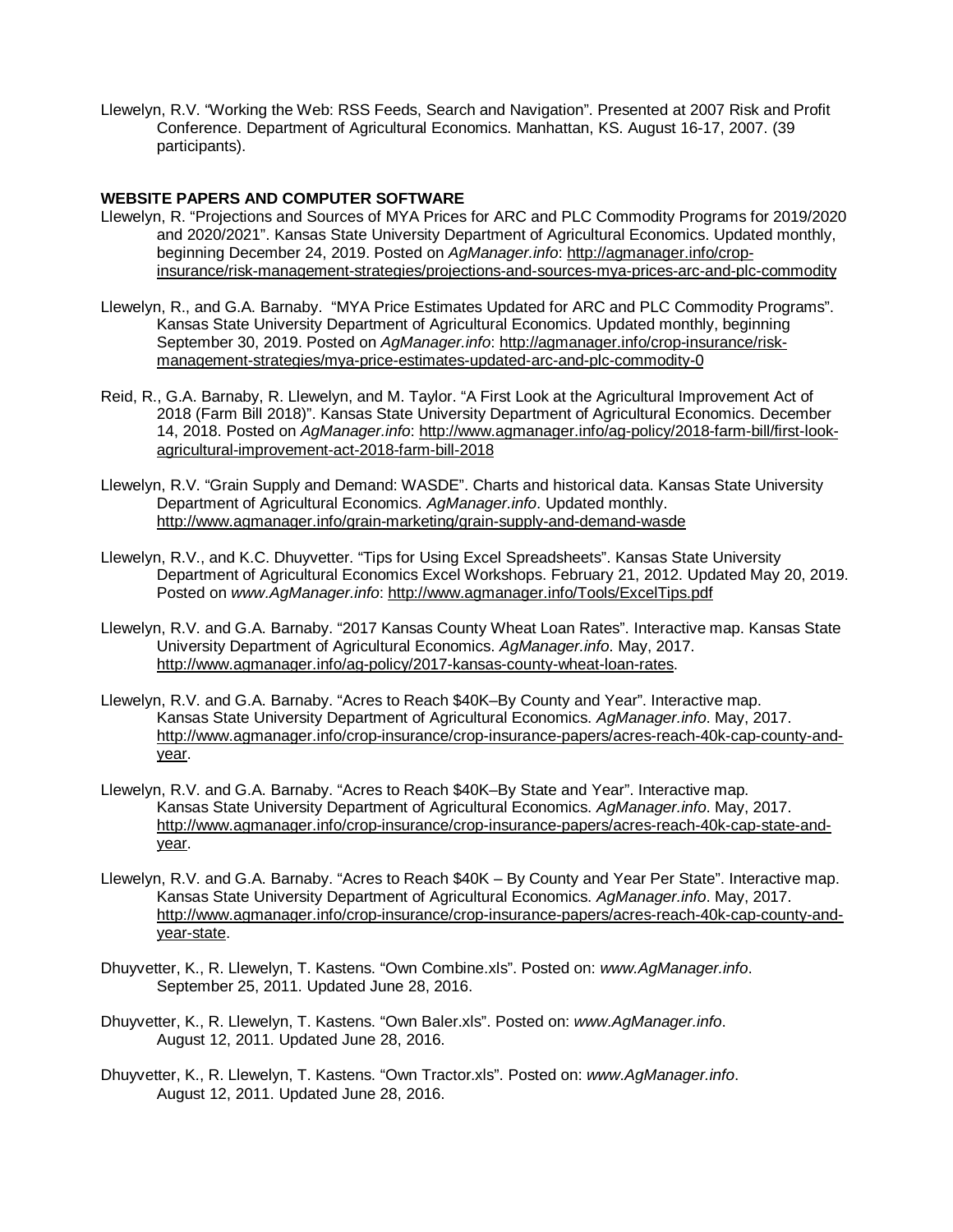- Dhuyvetter, K., R. Llewelyn, T. Kastens. "Own Sprayer.xls". Posted on: *www.AgManager.info*. October 8, 2010. Updated June 28, 2016.
- Dhuyvetter, K., T. Kastens R. Llewelyn. "KSU-MachCost.xls". Posted on: *www.AgManager.info*. September 9, 2010. Updated June 28, 2016.
- Dhuyvetter, K., T. Kastens, R. Llewelyn. "KSU-TruckCosts.xls". Posted on: *www.AgManager.info*. September 9, 2010. Updated June 28, 2016.
- Barnaby, G.A., R. Reid, and R. Llewelyn. "KSU Estimated Agriculture Risk Coverage (ARC) Payments for All USA Counties". Kansas State University Department of Agricultural Economics. [www.agmanager.info/crops/insurance/risk\\_mgt/rm\\_pdf16/AB\\_Maps\\_ARC.pdf.](http://www.agmanager.info/crops/insurance/risk_mgt/rm_pdf16/AB_Maps_ARC.pdf) January 19, 2016.
- Williams, J.R., G.A. Barnaby, and R.V. Llewelyn. "Potential Use of Gross Revenue Insurance on Beef Farms in Southeast Kansas". Kansas Farm Management Association (KFMA) Research. August 28, 2015. [http://www.agmanager.info/KFMA/Newsletters/Research/AGR](http://www.agmanager.info/KFMA/Newsletters/Research/AGR%E2%80%90Lite.pdf)‐Lite.pdf.
- Llewelyn, R.V., G.A. Barnaby, and R. Reid. "2014 ARC-CO Payment Calculator and 2015 PLC/ARC-CO Tradeoff Spreadsheet. Department of Agricultural Economics. February 22, 2015. Updated March 30, 2015. Posted on *[www.AgManager.info](http://www.agmanager.info/)*. [http://www.agmanager.info/policy/commodity/2012/ARC-2014\\_Tradeoff-PLC-ARC-2015.xlsx](http://www.agmanager.info/policy/commodity/2012/ARC-2014_Tradeoff-PLC-ARC-2015.xlsx)
- Llewelyn, R.V. "Tradeoff Between PLC and ARC-CO for USA Spreadsheet". Department of Agricultural Economics. February 18, 2015. Posted on *[www.AgManager.info](http://www.agmanager.info/)*. [http://www.agmanager.info/policy/commodity/2012/Tradeoff\\_PLC-ARC-USA.xlsx](http://www.agmanager.info/policy/commodity/2012/Tradeoff_PLC-ARC-USA.xlsx)
- Llewelyn, R.V. "Balance Sheet: A Financial Management Tool: Spreadsheet". Department of Agricultural Economics. January 23, 2014. Posted on *[www.AgManager.info](http://www.agmanager.info/)*. <http://www.agmanager.info/farmmgt/fmg/financial/balanceSheet.xlsx>
- Llewelyn, R.V. "AgManager.info Overview". Video presentation. Department of Agricultural Economics. MAST program. November 20, 2013.<http://www.agmanager.info/mast/modules.html>
- Llewelyn, R., K. Dhuyvetter, M. Taylor, and T. Dumler. "Learning From Lease Workshop Participants: Results of In-Session Audience Responses". Department of Agricultural Economics. September 5, 2013. Posted on *www.AgManager.info*. [http://www.agmanager.info/farmmgt/land/lease/papers/Lease\\_Questions\\_Summary.pdf](http://www.agmanager.info/farmmgt/land/lease/papers/Lease_Questions_Summary.pdf)
- Williams, J.R. and R.V. Llewelyn. "Days Suitable for Field Work in Kansas by Crop Reporting Regions". Department of Agricultural Economics. July 15, 2013. Posted on *www.AgManager.info*. [http://www.agmanager.info/farmmgt/machinery/FieldWorkdays\\_Kansas.pdf](http://www.agmanager.info/farmmgt/machinery/FieldWorkdays_Kansas.pdf)
- Llewelyn, R.V. "World Grain Supply and Demand Estimates Spreadsheets and Graphs". Posted on *www.AgManager.info.* Updated monthly.
- Llewelyn, R.V. and G.A. Barnaby. "AGR-Lite Evaluation Tool" web dashboard decision tool. Posted on *www.AgManager.info.* September, 2009.
- Dhuyvetter, K.C., M. Taylor, R.V. Llewelyn, and A. Goheen. "Costs of Managed Haying or Grazing of CRP Acres" web dashboard decision tool. Posted on *www.AgManager.info.* September, 2009.
- Dhuyvetter, K.C., T. Dumler, R.V. Llewelyn, and A. Goheen. "Irrigation Pumping Costs of Various Energy Sources" web dashboard decision tool. Posted on *www.AgManager.info.* September, 2009.
- Dhuyvetter, K.C., T. Kastens, R.V. Llewelyn, and A. Goheen. "Determining Terms of a Flexible Cash Rent Lease" web dashboard decision tool. Posted on *www.AgManager.info.* September, 2009.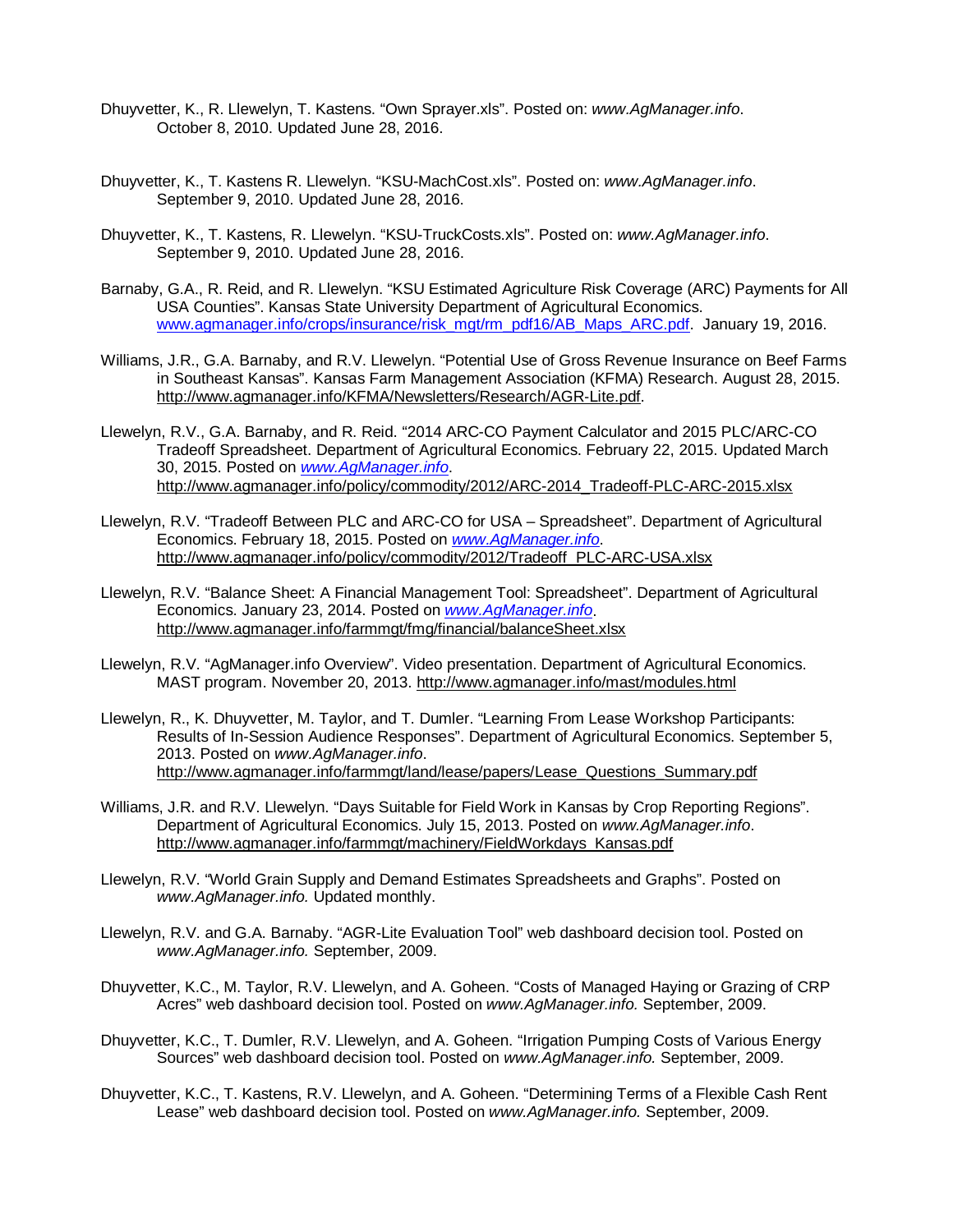- Dhuyvetter, K.C., C. Newsome, T. Kastens, R.V. Llewelyn, and A. Goheen. "Determining Pasture Rents in the Flint Hills" web dashboard decision tool. Posted on *www.AgManager.info.* September, 2009.
- Dhuyvetter, K.C., T. Kastens, R.V. Llewelyn, and A. Goheen. "KSU Fertilizer Calculator" web dashboard decision tool. Posted on *www.AgManager.info.* September, 2009.
- Dhuyvetter, K.C., D. Jardine, R.V. Llewelyn, and A. Goheen. "Economics of Spraying Field Crops" web dashboard decision tool. Posted on *www.AgManager.info.* June, 2009.
- Dhuyvetter, K.C., R.V. Llewelyn, and A. Goheen. "Breakeven Selling and Purchase Prices for Cattle" web dashboard decision tool. Posted on *www.AgManager.info.* June, 2009.
- Dhuyvetter, K.D. and R.V. Llewelyn. "KSU Farm Management Guides for Livestock". Posted on *www.AgManager.info.* FarmManagementGuides—Swine.xls; FarmManagementGuides—Dairy.xls; FarmManagementGuides—Beef.xls. November, 2008. Updated annually.
- Barnaby, G.A. and R.V. Llewelyn. "AGR-Lite Web Tool". Excel spreadsheet for evaluating AGR-Lite. Posted on *www.AgManager.info*. June, 2008.
- Llewelyn, R.V. and G.A. Barnaby. "AGR-Lite Web Tool Instructions". PDF file providing instructions for AGR-Lite web tool. Posted on *www.AgManager.info*. June, 2008.
- Dhuyvetter, K.D. and R.V. Llewelyn. "KSU Farm Management Guides for Crops". Posted on *www.AgManager.info.* FarmManagementGuides—Crops.xls. June, 2007. Updated annually.

#### **OTHER PUBLICATIONS**

- Gunawan, F., Y. Dewi, B. Hariyadi, Soekarno, and R. Llewelyn. "Persepsi Kualitas Pendidikan, Fasilitas, dan Staf Pengajar di Fakultas Ekonomi, Universitas Kristen Petra, Surabaya" (Perceptions of Educational Quality, Facilities, and Teaching Staff in the Economics Faculty of Petra Christian University, Surabaya).. Jurnal Manajemen dan Kewirausahaan. Management Department, Petra Christian University, Surabaya, Indonesia. March, 2006. pp. 22-29.
- Erawati, N. and R.V. Llewelyn. "Analisa Pergerakan Suku Bunga dan Laju Ekspektasi Inflasi Untuk Menentukan Kebijakan Moneter di Indonesia" (Analysis of Interest Rate Moves and Inflation Expectations in Determining Monetary Policy in Indonesia). Jurnal Manajemen dan Wirausaha. Management Department, Petra Christian University, Surabaya, Indonesia. September, 2002. pp. 39-47.
- Prayitno, L., H. Sandjaya, and R. Llewelyn. "Faktor-faktor yang Berpengaruh Terhadap Jumlah Uang Beredar di Indonesia Sebelum dan Sesudah Krisis: Sebuah Analisa Ekonometrika (Factors Influencing Money Supply in Indonesia Before and Since the Crisis: An Econometric Analysis)". Jurnal Manajemen dan Wirausaha. Management Department, Petra Christian University, Surabaya, Indonesia. March, 2002. pp. 48-55.
- Suhardi, I.Y. and R.V. Llewelyn. "Penggunaan Model Regresi Tobit untuk Menganalisa Faktor-Faktor yang Berpengaruh Terhadap Kepuasan Konsumen untuk Jasa Pengangkutan Barang (Using the Tobit Regression Model to Analyze Factors Influencing Consumer Satisfaction for Shipping Services)" Jurnal Manajemen dan Wirausaha. Management Department, Petra Christian University, Surabaya, Indonesia. September, 2001. pp. 106-112.
- Hendry, and R.V. Llewelyn. "Perbandingan Pinjaman Rupiah dan Dolar US untuk Pembiayaan Perluasan Usaha. (A Comparison of Borrowing in Rupiah and US Dollars for Business Expansion)". Jurnal Manajemen dan Wirausaha. Management Department, Petra Christian University, Surabaya, Indonesia. March, 2001. pp. 48-60.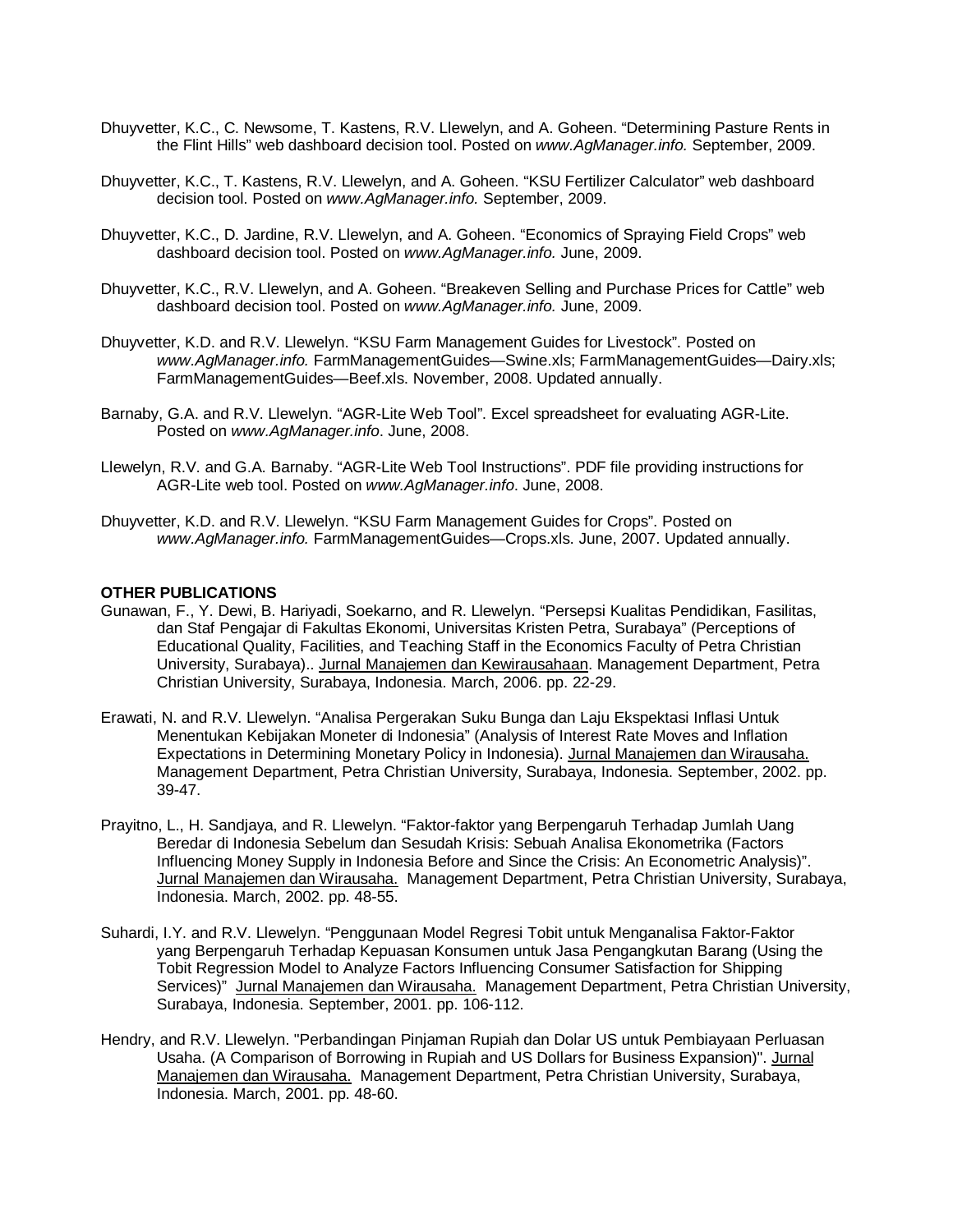- Likke, R.V. Llewelyn, and L. Musianto. "Analisis *Cost-Benefit* Terhadap Industri Rokok di Indonesia. (Cost-Benefit Analysis of the Cigarette Industry in Indonesia)". Jurnal Manajemen dan Wirausaha. Management Department, Petra Christian University, Surabaya, Indonesia. September, 2000. pp. 68-85.
- Martono, G., and R. Llewelyn.. "Faktor-Faktor Yang Mempengaruhi Harga Jual Mobil Niaga Toyota Kijang Bekas di Surabaya. (Factors Influencing the Price of Used Toyota Kijangs in Surabaya)". Jurnal Manajemen dan Wirausaha. Management Department, Petra Christian University, Surabaya, Indonesia. March, 2000. pp. 33-42.
- Indrawati and R.V. Llewelyn. "Pengujian Model Regresi untuk Pengukuran Produktivitas Tenaga Kerja: Kasus Industri Kecil di Jawa Tengah (Evaluation of Regression Models in Measuring Labor Productivity: The Case of Small Industry in Central Java)". Jurnal Manajemen dan Wirausaha. Management Department, Petra Christian University, Surabaya, Indonesia. Vol. 1, No. 1. September, 1999. pp. 1-12.
- Llewelyn, R.V. "Pengaruh Kebijakan Pemerintah Indonesia Terhadap Konsumsi, Produksi, dan Impor Kedele. (The Influence of Indonesian Government Policy on Consumption, Production, and Imports of Soybeans)". Dimensi. Economics Faculty. Petra Christian University, Surabaya, Indonesia. January, 1999. pp. 21-29.
- Llewelyn, R.V. and M. Ismet. "Cointegration Tests of Spatial Price Relationships In Sugar and Wheat Flour Markets in Indonesia". Dimensi. Economics Faculty. Petra Christian University, Surabaya, Indonesia. Vol. 22, August, 1998. pp. 28-35.
- Llewelyn, R.V., J.R. Williams, D. Delano, and I. Thangevelu. "User's Guide to Irrigation Economics Evaluation System (IEES)". S-97. Kansas Cooperative Extension Service, Kansas State University. 1997.
- Llewelyn, R.V., J.R. Williams, and Wuryantoro. "Impacts of Indonesian Agricultural Policies on U.S. Corn and Soybean Producers". Dimensi. Economics Faculty. Petra Christian University, Surabaya, Indonesia.Vol. 20, March, 1997. pp. 1-25.
- Williams, J.R., R.V. Llewelyn, D. Delano, and I. Thangevelu. "Irrigation Cost Estimation Procedures for the Irrigation Economics Evaluation System (IEES)". Research Report 23. Department of Agricultural Economics, Kansas State University. July, 1996.
- Llewelyn, R.V., J.R. Williams, P. Diebel. "The Economic Impacts of Water Supply Reductions: Economically Optimal Crops and the Value of Water in Agriculture on the Upper Arkansas River Under Varying Policy And Water Conditions". Kansas Water Resources Research Institute, Contribution No. 313. July, 1996.
- Williams, J.R., R.V. Llewelyn, M.S. Reed, F.R. Lamm, and D.R. Delano. "Economic Analysis of Alternative Irrigation Systems for Continuous Corn and Grain Sorghum in Western Kansas". Kansas State University, Agricultural Experiment Station, Report of Progress No. 766. July, 1996.
- Llewelyn, R.V. Optimal Cropping Combinations: An Economic Analysis of Food Crop Production in Madiun, Indonesia. Unpublished Ph.D. dissertation. Kansas State University. Manhattan, Kansas. 1995.
- Diebel, P.L., R.V. Llewelyn, and J.R. Williams. "An Economic Analysis of Conventional and Alternative Cropping Systems for Northeast Kansas". Kansas State University, Agricultural Experiment Station, Report of Progress No. 687. September, 1993.
- Diebel, P.L., R.V. Llewelyn, and J.R. Williams. "A Yield Sensitivity Analysis of Conventional and Alternative Whole-Farm Budgets for a Typical Northeast Kansas Farm." Dept. of Agricultural Economics, Staff Paper 93-11, Kansas State University. June, 1993.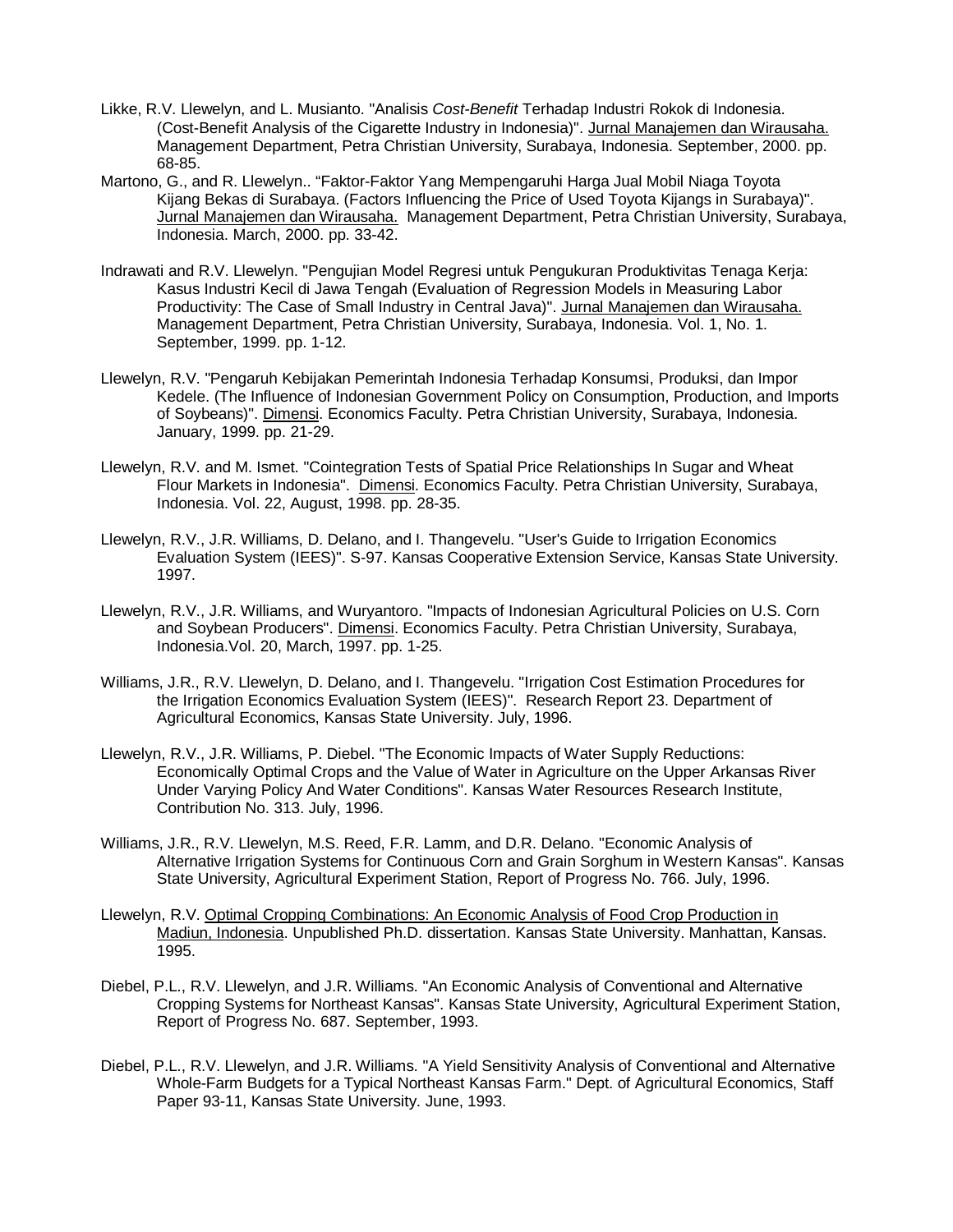- Williams, J.R., R.V. Llewelyn, L.K. Gross, and J.H. Long. "Analysis of Net Returns to Conservation Tillage Systems for Corn and Soybeans in Northeast Kansas". Kansas State University, Agricultural Experiment Station, Bulletin No. 654. April, 1989.
- Llewelyn, R.V., J.R. Williams, and C.A. Thompson. "Risk Analysis of Conventional and No Tillage Wheat and Grain Sorghum". In Conservation Tillage Research 1988. Kansas State University, Agricultural Experiment Station, Report of Progress No. 542. July, 1988.
- Llewelyn, R.V. Economic Analysis of Conventional and No Tillage Wheat and Grain Sorghum Rotations in West-Central Kansas with Respect to Risk: A Stochastic Dominance Approach. Unpublished M.S. Thesis. Kansas State University. Manhattan, Kansas. 1988.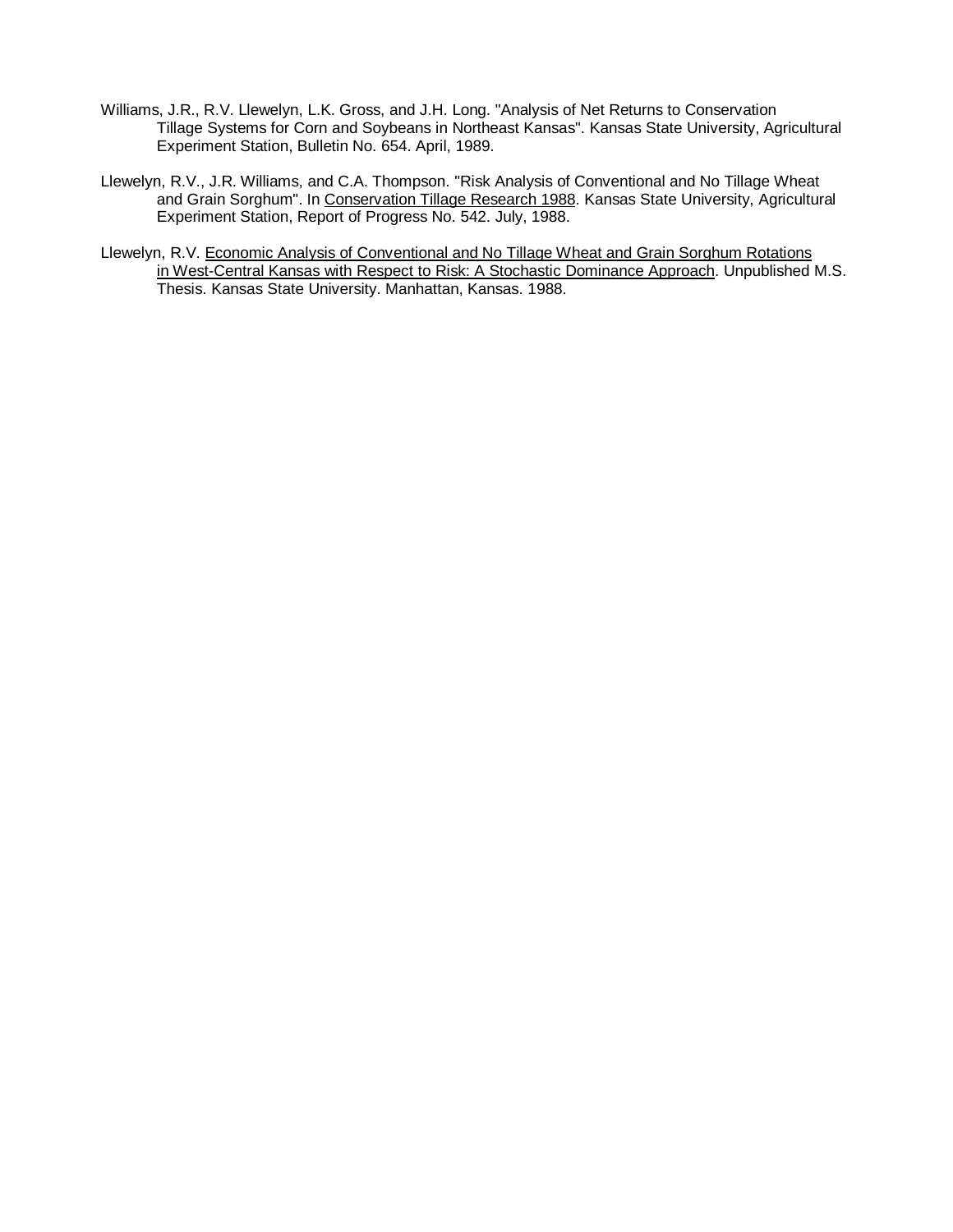#### **MASTERS THESIS COMMITTEE CHAIR**

- Dustin Newlin. Department of Agricultural Economics, MAB program. Kansas State University. Expected completion: April, 2020.
- Dedi Marwadi. "*Pengaruh Infrastruktur dan Jalan Terhadap Pertumbuhan PDRB di Jawa Timur* (The Influence of Infrastructure and Roads on GDP Growth in East Java)". Masters Thesis. Completed July, 2004. Petra Christian University.

#### **MASTERS THESIS COMMITTEE MEMBER**

- Jordan Uthoff. "Economic Feasibility of Post-Harvest Marketing: Constructing Grain Storage in East-Central Iowa". Department of Agricultural Economics, MAB program. Kansas State University. Completed: December, 2019.
- Shelby Drye. "Strategic Fit Analysis: Using Technology To Reduce Pre-Harvest Losses In Sugar Beets". Department of Agricultural Economics, MAB program. Kansas State University. Completed: May, 2019
- Luke Minnix. "The Probability Of Nonconvergence And Its Spatial Effects In The Hard Red Winter Wheat Market". Department of Agricultural Economics, M.S. program. Kansas State University. Completed: April, 2019.
- Lucas Sudbeck. "The Effect of Land Quality on Agricultural Land Values". Department of Agricultural Economics, M.S. program. Kansas State University. Completed: July, 2018.
- Todd Higgins. "Economics Of Grazing Cover Crops With Cattle". Department of Agricultural Economics, MAB program. Kansas State University. Completed: August, 2017.
- Andy Milstead. "Costs of On-Farm Grain Storage and Associated Logistical and Marketing Benefits". Department of Agricultural Economics, MAB program. Kansas State University. Completed March, 2017.
- Travis Schieltz. "Sales, Parts, And Service Performance Evaluation Tool". Department of Agricultural Economics, MAB program. Kansas State University. Completed: March, 2016.
- Brian Myers. "Variable Crop Residue Management". Department of Agricultural Economics, MAB program. Kansas State University. Completed: April, 2015.
- Jon Brammer. "An Economic Analysis of Producing Grain and Biomass in Kansas". Department of Agricultural Economics, M.S. program. Kansas State University. Completed April, 2014.
- Dustin Shearer. "Production, Transportation, and Optimization of Cellulosic Biomass Supply Chains to Addon Refineries in Kansas". Department of Agricultural Economics, M.S. program. Kansas State University. Completed November, 2013.
- Sally Long. Department of Agricultural Economics, MAB program. Kansas State University. Completed April, 2013.
- Kevin Newkirk. "Benchmarking a NE Kansas Farm with KFMA Data". Department of Agricultural Economics, MAB program. Kansas State University. Completed October, 2012.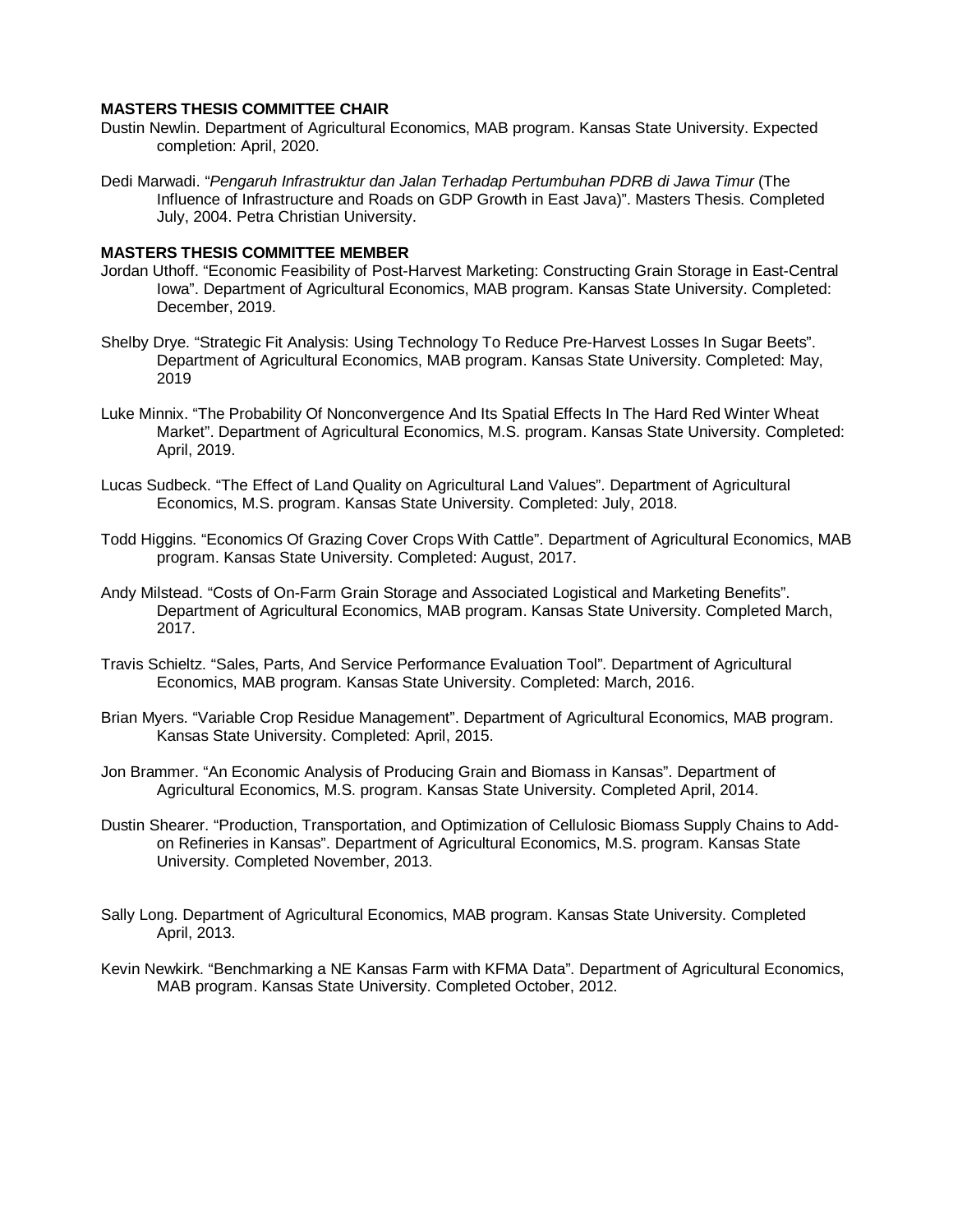# **PETRA CHRISTIAN UNIVERSITY PETRA CHRISTIAN UNIVERSITY**

1998: 2 Theses 2006: 1 Thesis

## **SENIOR THESIS CHAIR ADVISOR: SENIOR FINAL PROJECTS**

1999: 2 Theses 2000: 2 Theses 2000: 2 Final projects<br>2000: 4 Theses 2000: 2 Final projects 2000: 4 Theses 2001: 2 Final projects 2001: 6 Theses 2002: 2 Final projects 2003: 3 Final projects 2004: 4 Theses 2004: 11 Final projects 2005: 16 Final projects

### **PROFESSIONAL AFFILIATIONS**

American Agricultural Economics Association (since 1996) Western Association of Agricultural Economics (since 1988)

#### **SERVICE CONTRIBUTIONS**

#### Reviewer:

*Agronomy Journal* (2019 [2 reviews]) *Journal of Management and Entrepreneurship* [Indonesia] (2013, 2015, 2016, 2018 [2]) **International Conference: Management & Entrepreneurship** [Indonesia] (2017) *Management of Environmental Quality* (2014 [2 reviews], 2015) *ACSESS Books* (2015) *International Journal of Business* [Indonesia] (2015) **WAEA Annual Meeting Selected Papers** (2013 [5 reviews], 2014 [10 reviews]) *Water Resources Research* (2013) *Journal of Regional Analysis and Policy* (2011) *Poultry Journal* (2008, 2009) *Journal of Environmental Quality* (2005) *Environment and Development Economics* (2003) *Review of Agricultural Marketing* [Taiwan] (2000) *Agricultural Economics (IAAE)* (1996, 1999) *Bulletin of Indonesian Economic Studies* (1997)

Consultant: Bank Indonesia (Indonesian Central Bank). Quarterly survey. 2001-2006.